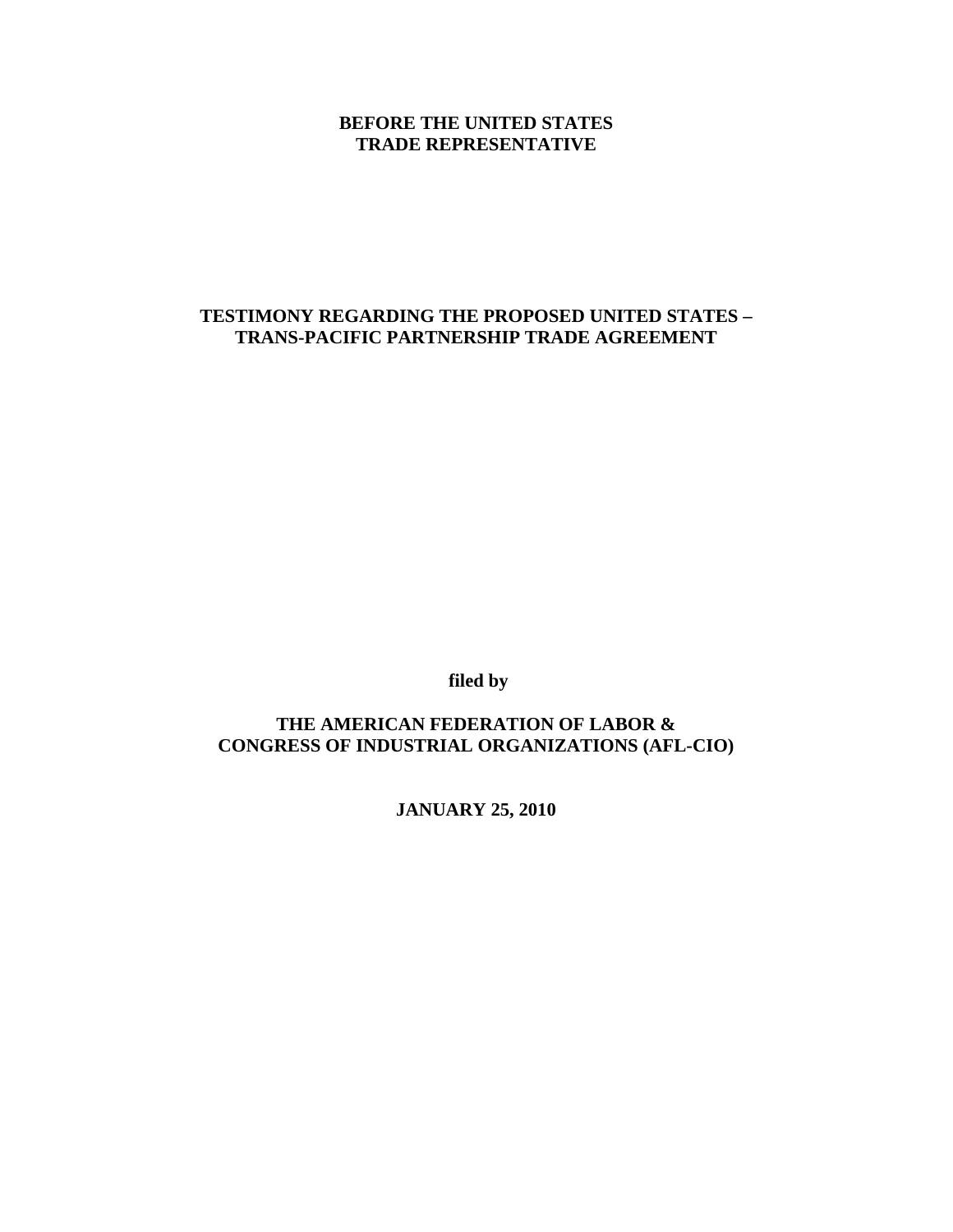# **Table of Contents**

| Introduction |                                                                                                                          |                                                                            | 3                                      |
|--------------|--------------------------------------------------------------------------------------------------------------------------|----------------------------------------------------------------------------|----------------------------------------|
| I.           | <b>Preliminary Issues</b>                                                                                                |                                                                            | 3                                      |
|              | A. Jobs<br><b>B.</b> Market Access<br>C. Learning From Past Experience<br>D. One or Many Agreements                      |                                                                            | 3<br>$\overline{4}$<br>$\frac{4}{5}$   |
| Π.           | Labor Law Reform                                                                                                         |                                                                            | 6                                      |
| III.         | Fixing the Trade Template                                                                                                |                                                                            | 7                                      |
|              | A. New Issues for Consideration                                                                                          |                                                                            | 7                                      |
|              | 1.<br>Currency<br>2.<br>Democracy<br>3.<br>Accession<br>Readiness Criteria<br>4.                                         |                                                                            | 7<br>$\boldsymbol{7}$<br>8<br>9        |
|              | B. Chapter by Chapter Reforms                                                                                            |                                                                            | 10                                     |
|              | Labor<br>1.<br>2.<br>Investment<br>3.<br>Procurement<br>4.<br>Services<br>5.<br>6.<br><b>Intellectual Property</b><br>7. | <b>Trade Remedies and Safeguards</b><br><b>Consumer Product Protection</b> | 10<br>17<br>26<br>27<br>26<br>28<br>30 |
| IV.          | <b>Additional Considerations</b>                                                                                         |                                                                            | 31                                     |
|              | A. Export Promotion Strategy<br>B. Beyond TAA                                                                            |                                                                            | 31<br>32                               |
| V.           | Conclusion                                                                                                               |                                                                            | 34                                     |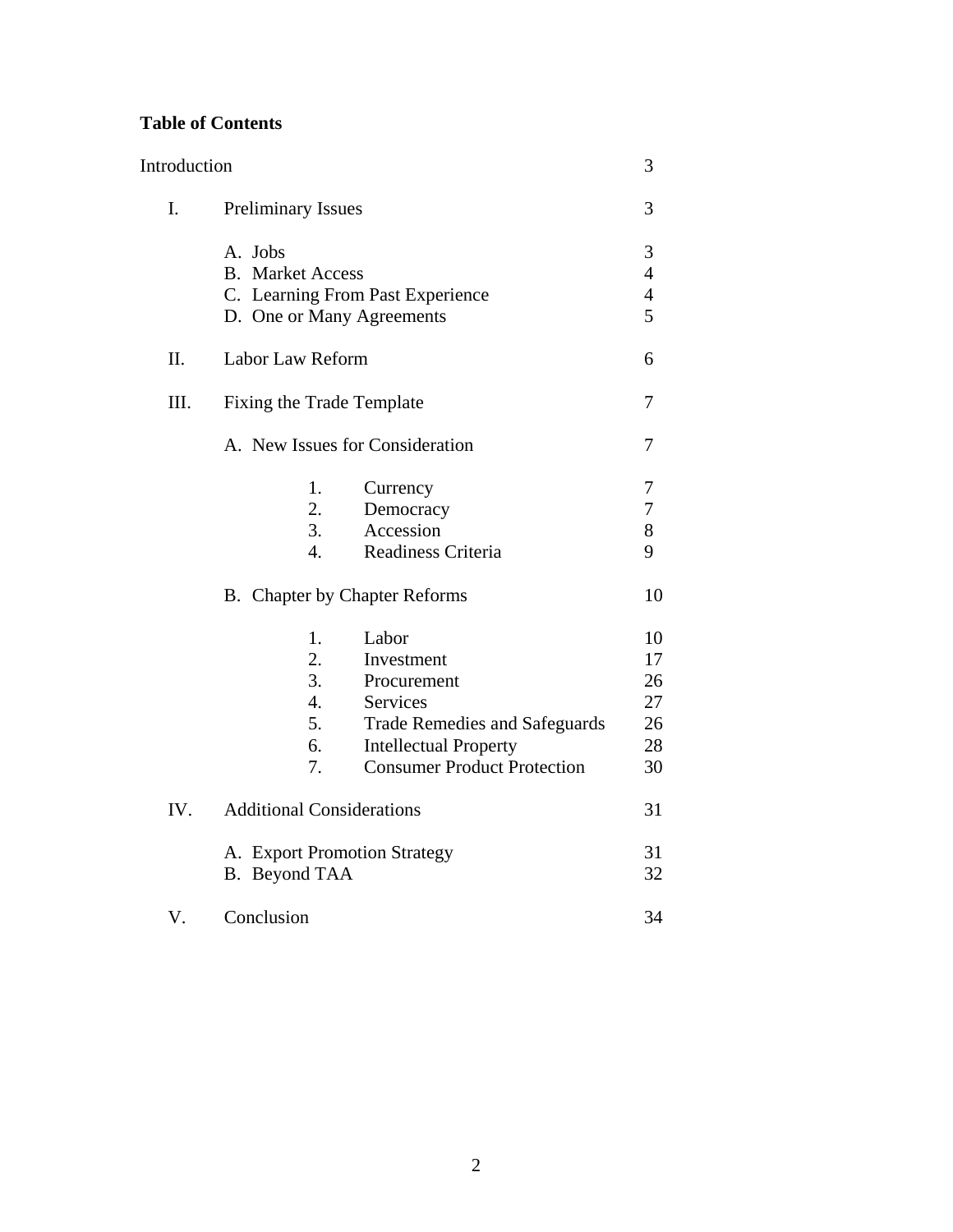#### **INTRODUCTION**

On December 16, 2009, the Office of the U.S. Trade Representative (USTR) published in the Federal Register a request for public comments concerning the proposed Trans-Pacific Partnership Trade Agreement (TPPTA) with Singapore, Chile, New Zealand, Brunei Darussalam, Australia, Peru and Vietnam. The USTR states that it seeks to negotiate a "high-standard, 21st century agreement with a membership and coverage that provides economically significant market access opportunities for America's workers, farmers, ranchers, service providers, and small businesses" and now invites public comments to assist it in developing its negotiating objectives for such an agreement. These comments are filed in response to that request and supplement our previous comments on the TPPTA filed with the USTR on February 25 and March 10, 2009.

The AFL-CIO welcomes the Obama Administration's pledge to conduct a comprehensive review of the U.S. trade agreement template, though it believes that this should be done in advance of entering into new trade negotiations – not during such negotiations. The AFL-CIO also welcomes the administration's promise to conduct frequent and substantive consultations with the Congress and civil society now and throughout the course of TPPTA negotiations. This signals a major shift from the way trade policy was formulated under the Bush Administration, which ignored the substantive input of unions and civil society organizations until the congressional elections of 2006 forced the Bush Administration to address in part some of our concerns.

The AFL-CIO is not opposed in principle to negotiating a trade agreement with countries in the Asia-Pacific region. As always, however, the AFL-CIO will be unable to support a trade agreement unless it is well balanced, foments the creation of good jobs, protects the rights and interests of working people and promotes a healthy environment. We also note that to work, trade agreements must also be fairly and consistently enforced. Further, trade agreements, without complementary policies such as infrastructure development, export promotion strategies and active labor market policies, will not produce the outcomes desired. This document attempts to spell out many of the changes needed in our national trade policy to produce a good agreement that benefits us all.

### **I. PRELIMINARY ISSUES**

Before addressing specific changes needed to the trade agreement template, we would like to raise a number of antecedent issues.

#### *A. JOBS*

The Obama Administration took office in the middle of the worst economic crisis since the Great Depression. The recovery package passed last year has helped but we are still down more than 10 million jobs since the recession began and we have not yet hit bottom, though we are now falling more slowly. The economic consequences of the current jobs crisis - weak consumer spending, unemployment-driven foreclosures, deep cutbacks in essential state and local government services, and the damage to communities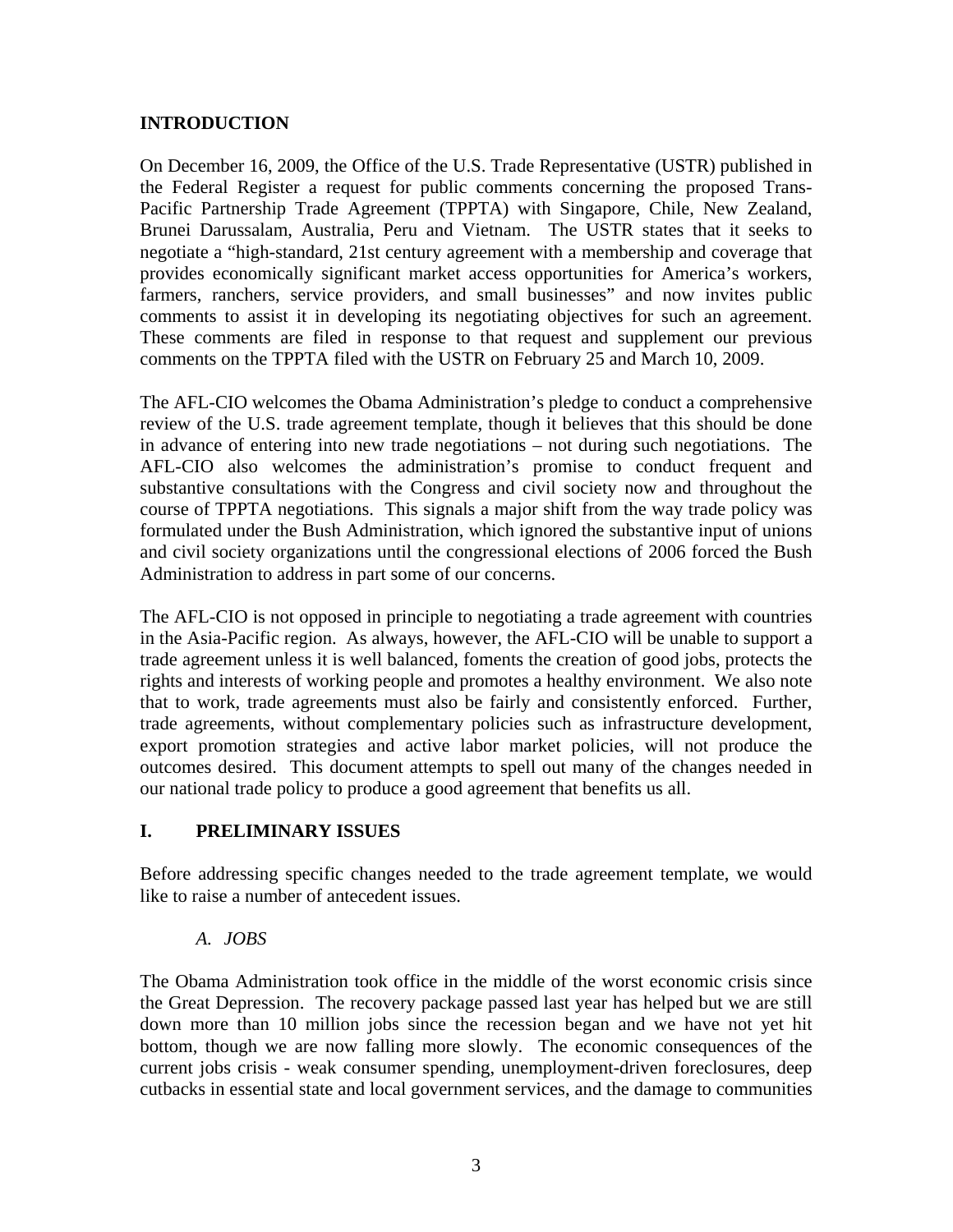- jeopardize a sustainable economic recovery and will leave long-lasting scars on both the labor force and our economic base.

The AFL-CIO is evaluating governmental policies and initiatives in light of their capacity to contribute to sustained economic growth, both nationally and globally, and to create good jobs quickly. Too often, trade has meant the loss of well-paid, unionized manufacturing jobs, while newly created jobs (especially for those without professional degrees) have been found in the less secure, lower-paying, non-traded service sectors. Indeed, the loss of manufacturing capacity and the well-paying jobs that went with them was an important precondition to the economic crisis of 2008. We believe that we need a coherent national economic strategy to coordinate our trade policy with our domestic investment/infrastructure/industrial policies and to ensure that trade contributes to the creation of good jobs in the future. We urge the administration, throughout the negotiations, to adopt a jobs lens – one which asks how any decision at the negotiating table contributes to a coordinated governmental strategy for the promotion of highquality jobs here in the United States. We cannot afford another trade agreement that privileges substantial new opportunities for investors over good jobs for workers.

### *B. MARKET ACCESS*

The USTR must pay particular attention, and should give particular emphasis, to ensuring that any market access expected from this – or any other trade agreement – is actually achieved. All too often, trade negotiations separate tariff and non-tariff measures, assigning negotiating tasks to different negotiators. This approach fails to recognize that effective market access depends on addressing both forms of market access impediments. In many trade agreements, tariff reductions have not resulted in enhanced access, as signatory countries either maintain, or erect, non-tariff measures to block access to U.S. products. A results-oriented approach that allows for automatic responsive measures when market access limitations are not lifted should be included in a TPPTA. Additionally, while taking into account the complexity of the global supply chain, the rules of origin should be negotiated such that the signatories are the primary beneficiaries of new market access. Finally, transfers of technology or production must not be a condition for gaining market access.

## *C. LEARNING FROM PAST EXPERIENCE*

The U.S. already has trade agreements with four of the seven potential TPP partners (Australia, Chile, Singapore and Peru). However, the U.S. government (USG) does not appear to have prepared a comprehensive analysis of the economic and social impacts – either positive or negative – of these trade agreements. In order to enter into informed negotiations with these four countries for a TPPTA, we first need to know what did and did not work with the existing agreements and seek to address any problems through the new agreement. We therefore strongly urge the USG to undertake a comprehensive impact review of the four existing FTAs, which includes, to the extent relevant, information on the subjects listed in Section 3 of the proposed Trade Act of 2009 (H.R. 3012 / S. 2821). Of particular interest to us are wage and employment impacts overall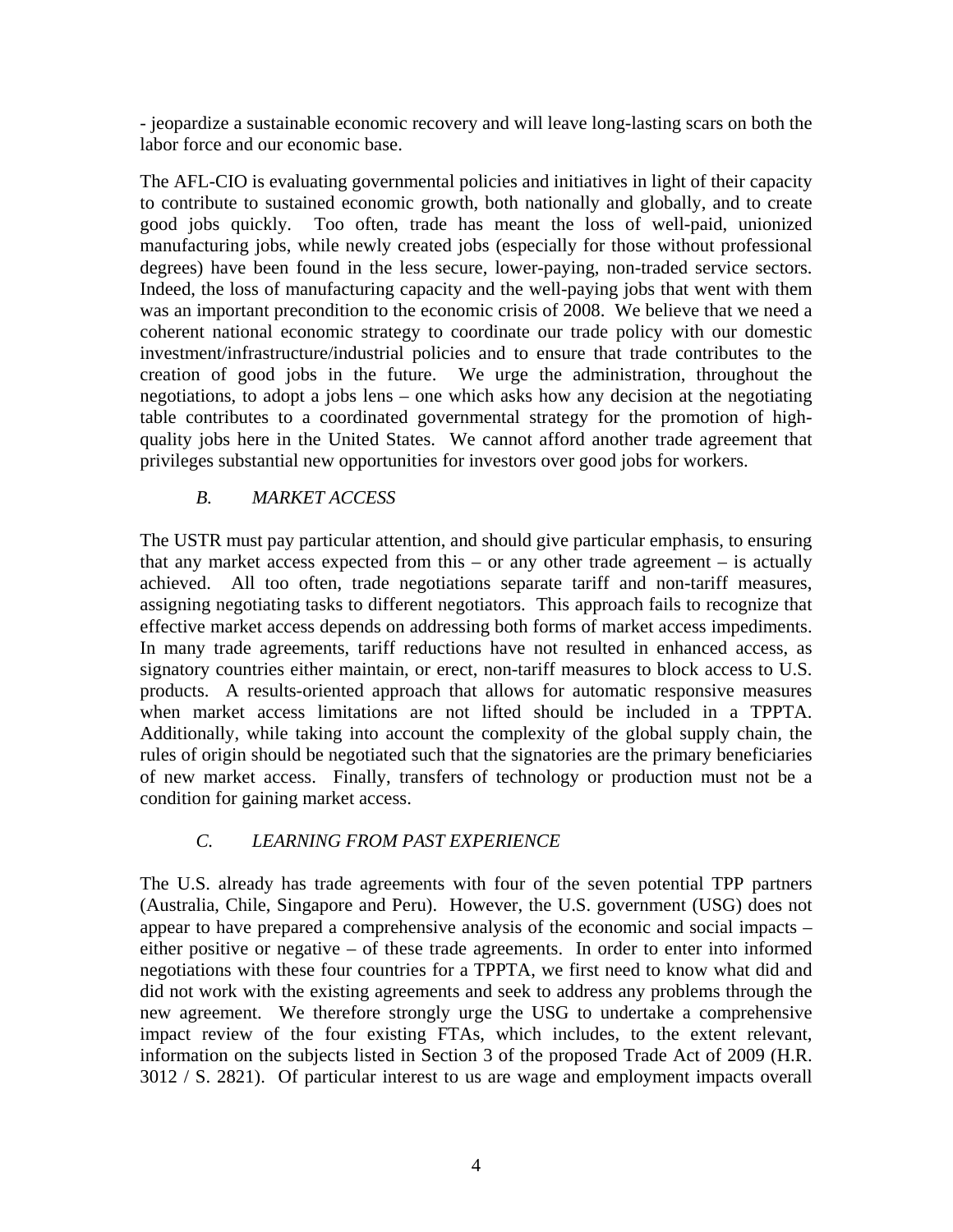and by sector. Further, we urge USTR to develop a comprehensive action plan to address any negative consequences that may have resulted from those agreements.

Further, to the extent that there are enforcement problems with these agreements, the USG should direct attention and resources to address the obstacles to enforcement. For example, the Government Accountability Office (GAO) recently found that compliance with the labor and environmental provisions of the Jordan, Chile, Singapore and Morocco FTAs was uneven at best and that USG engagement with these countries on these issues was minimal.<sup>1</sup> Serious efforts must be undertaken to learn from past mistakes and neglect so that the public has confidence in the administration to fully enforce these and other provisions of our trade agreements.

### *D. ONE OR MANY AGREEMENTS*

The TPPTA negotiations represent only the second time that the U.S. has sought to enter into a regional trade agreement when it already had a trade agreement in force with at least one of the potential regional trade partners. The first was the North American Free Trade Agreement (NAFTA), which entered into force on January 1, 1994, exactly five years after the bilateral U.S.-Canada FTA.

The NAFTA resulted from bilateral negotiations between the U.S. and Mexico, which commenced on June 10, 1990, through which the U.S. largely sought to extend the terms of the U.S.-Canada FTA to Mexico. Additional provisions were negotiated to address issues specific to Mexico and labor and environmental side agreements were negotiated in order to obtain congressional approval in the United States. When NAFTA entered into force, it superseded entirely the bilateral U.S.-Canada FTA, though differences between that agreement and NAFTA were few to begin with. $2<sup>2</sup>$ 

The potential TPPTA agreement is more complicated. First, the four extant U.S. agreements have several major differences among them. The U.S.-Australia FTA has, for example, no investor-to-state dispute resolution clause in its investment chapter. The Singapore and Chile FTAs created (wrongly, in our opinion) entire new visa categories for the temporary entry of professionals, in addition to our existing H-1B system, while others FTAs are silent on the issue. Most recently, the U.S-Peru FTA contains modifications in several chapters the result of the May 10, 2007 trade framework. Harmonization of the existing agreements would be difficult at best. More importantly, the result of such harmonization would an agreement that we simply could not support.

Second, in 2005, New Zealand, Chile, Singapore and Brunei signed onto the Trans-Pacific Strategic Economic Partnership Agreement (P-4). The P-4 does cover many of the same issues included in U.S.-model FTAs but differs in several respects, including the

 $\overline{a}$ 

<sup>&</sup>lt;sup>1</sup> See, e.g., General Accountability Office, Four Free Trade Agreements GAO Reviewed Have Resulted in Commercial Benefits, but Challenges on Labor and Environment Remain, July 2009.

 $2$  It is important to note that, prior to negotiations, the Mexican government commissioned comprehensive sector studies to identity its negotiating objectives to ensure economic success for its producers and its people. The USG performed no similar analysis.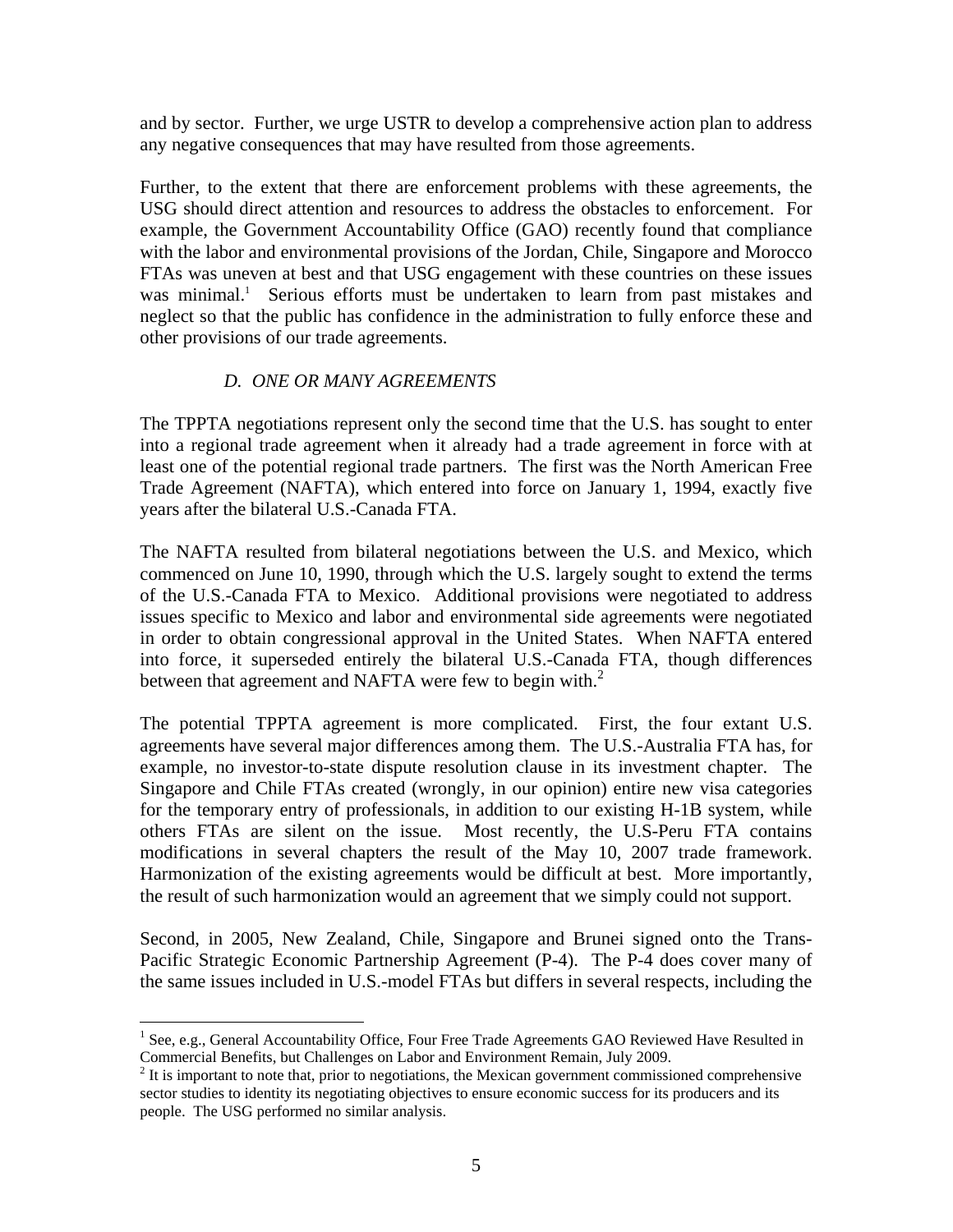absence of chapters on investment, labor and the environment (with only weak side agreements for the latter two) and a number of policy differences in some of the chapters for which there is overlap. As such, the P-4 is at odds with the kind of agreement that President Obama has signaled that he wants. The P-4 should therefore not serve as the basis for the TPPTA.

It appears that the USG has three choices.

- 1. Develop the TPP as a central, integrated agreement that would supersede existing trade agreements.
- 2. Develop the TPP as a grouping of existing and new FTAs. Under this scenario, there would be wide diversity in the content of the agreements in the TPP grouping.
- 3. Develop the TPP to create one set of rules, but also keep in place existing trade agreements. The question arises then as to who decides which set of rules applies and when. Can a country simply take advantage of the more favorable of the commercial rules, e.g. the FTA or TPP? Would this choice also apply with regard to the labor and environmental chapters?

The AFL-CIO believes strongly that the first option is the only way to truly bring our trade policy into the  $21<sup>st</sup>$  century. Of course, some individual countries may pose unique challenges that may call for some variation in the text from country to country. However, we should not simply leave the existing FTAs in place.

## **II. LABOR LAW REFORM**

The labor laws in each of the potential TPP member states fall short, to varying degrees, of the international minimum labor standards established by the ILO even though each of the potential TPP member states, all members of the ILO, have already agree to respect, promote and realize these minimum rights. The U.S. government must begin a conversation now with each of the proposed TPP member states, as well as representatives of workers and employers, about labor law reform and encourage the creation of local processes by which the social partners in each country may work towards the reforms necessary to bring labor codes into compliance with international minimum standards. It is critical that all potential TPPTA signatories be in compliance with these standards prior to implementation of the agreement. The U.S. government should avoid strictly government-to-government negotiations on labor law reform that marginalize worker views in the labor law reform process.

Our observations with regard to the deficiencies of the labor laws of the potential TPP member states was filed with USTR on March 10, 2009. We urge USTR to revisit that testimony, as well as the comments the AFL-CIO filed on July 25, 2008 with regard to GSP eligibility for Vietnam.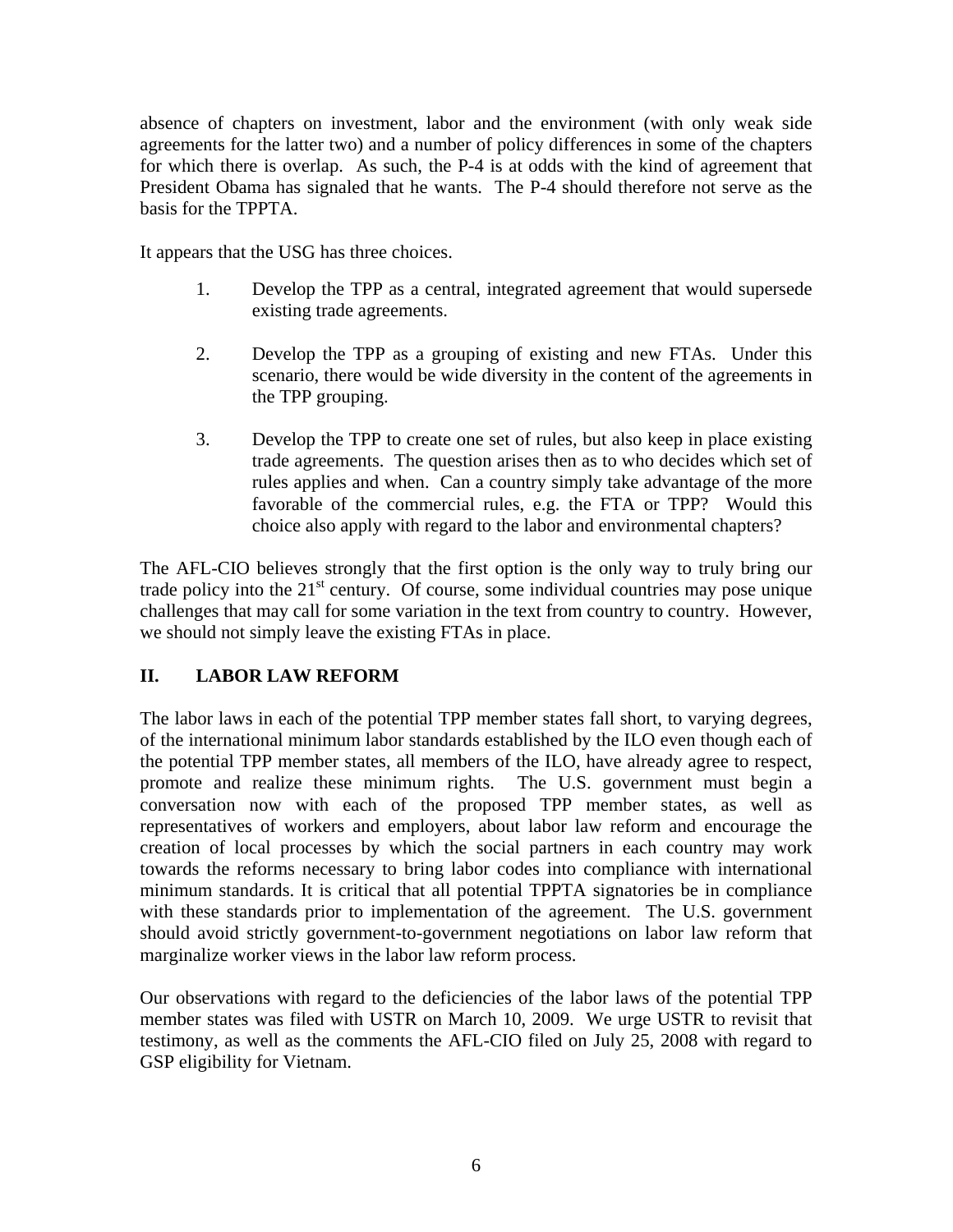### **III. FIXING THE TRADE TEMPLATE**

#### *A. NEW ISSUES FOR CONSIDERATION*

#### a. CURRENCY

The valuation of currency is an important trade issue. However, no U.S. bilateral or regional trade agreement currently contains tools necessary to address either rapid fluctuation in exchange rates or cases of persistent currency undervaluation. For example, the 1994 peso devaluation in Mexico, in which the value of the peso against the dollar fell by roughly 40%, had a substantial impact on the trade flow between the U.S. and Mexico. With U.S. exports suddenly much more expensive in the Mexican market and Mexican goods suddenly much cheaper in the U.S. market, it was no surprise that goods suddenly flowed northward at a much faster clip than before. Future regional agreements must include temporary measures specifically to deal with trade imbalances resulting from sudden currency devaluation while, hopefully, other tools at the multilateral level are being used to address the causes of the devaluation and to shore up the currency.

At the same time, we need an effective tool to deal with misaligned or manipulated currency in the TPPTA area. The U.S. cannot effectively export to countries that intervene systematically to keep their currency artificially low in relation to the dollar, as China, in particular, is doing. This practice gives foreign production an effective subsidy – making their goods cheaper in the U.S. market and U.S. exports more expensive in their market. The failure of the dollar to fall against the yuan produced a \$165 billion trade deficit as of the first nine months of 2009. Like China, the government of Vietnam also intentionally undervalues its currency. The TPPTA should include tools to effectively address such practices, including explicitly defining currency misalignment and/or manipulation as a countervailable subsidy. Where temporary measures are ineffective, structural measures should be available to ensure that the impact of currency manipulation or misalignment is addressed.

#### b. DEMOCRACY

For years, governments have used trade and investment sanctions or the threat of such sanctions as a means, in conjunction with other tools, to pressure authoritarian regimes to respect fundamental human rights and to embrace democratic principles. However, the trade agreements we have negotiated have substantially limited the ability of the U.S. to employ trade and investment sanctions when extreme circumstances would justify their use.

For example, in June 2009, the democratically-elected Zelaya Administration was overthrown in a military-backed coup. Neighboring countries immediately sealed the borders to commerce and other Latin American countries immediately threatened trade and other economic sanctions in an effort to restore democratic rule. While the USG was not without options, some of which were exercised, there was no possibility of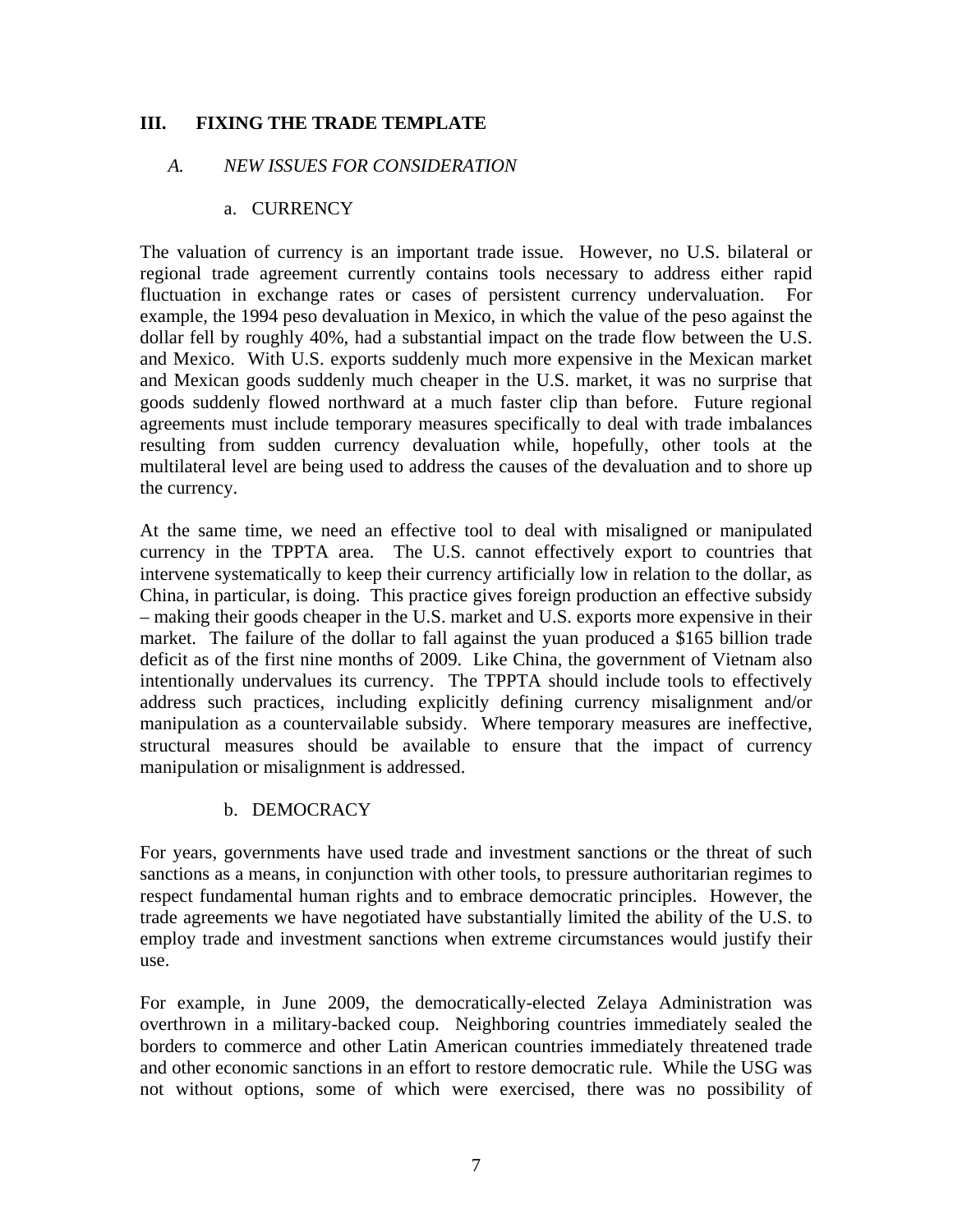suspending preferential trade and investment relations under the Central America Free Trade Agreement (CAFTA), short of withdrawing from the agreement altogether.

The USG should negotiate a democracy clause in the TPPTA. Linking market access and democracy is not without precedent in regional economic agreements. For example, the members of the Southern Cone Common Market (MERCOSUR), which includes Brazil, Argentina, Uruguay and Paraguay, signed onto the Ushuaia Protocol on Democratic Commitment in the Southern Common Market in 1998.<sup>3</sup> In the event of a "breakdown of democracy" in any of the member states, Article 5 of the Protocol allows that the other state parties may apply measures that range from suspension of the right of the offending nation to participate in various bodies to the suspension of the party's rights and obligations under the Treaty of Asuncion (the MERCOSUR foundational agreement).

The adoption of such a clause in the TPPTA would signal an unambiguous commitment by the U.S., as well as the other potential TPP partners, to democratic principles, as well as to deter potential challenges to democracy and provide a potentially useful instrument for addressing threats to democracy should they arise. A democracy clause should include language on accession (see below), requiring that future members must adhere to basic democratic conditions. Such a clause would provide an explicit incentive to nations in the region to democratize or to dissuade anti-democratic elements in the region.

Our concern for democracy in this region is not academic. Several APEC nations have suffered lapses in democracy in their relatively recent history (Indonesia, Malaysia and the Philippines), some more recently than others (Thailand). Others remain largely undemocratic, including Brunei Darussalam,<sup>4</sup> Singapore and China.

### c. ACCESSION OF NEW MEMBER STATES

The TPPTA is the first U.S. trade agreement that contemplates the potential accession of additional FTA partners after the initial implementation. This poses several interesting substantive and procedural questions that should be addressed both in the text of TPPTA, as well as in the implementing language in the U.S. Congress.

### Trade Agreement

 $\overline{a}$ 

If new members are to be added, the TPPTA must include text which clearly describes the process for accession. In principle, accession to the TPPTA must be on negotiated terms with all existing parties. The accession process should commence with a formal written request from an eligible APEC member state. The request should result in the

 $3$  Text of the Protocol is available online at http://untreaty.un.org/unts/144078\_158780/20/3/9923.pdf. Associate Mercosur members Chile and Bolivia also signed onto the Protocol in 1998.

<sup>&</sup>lt;sup>4</sup> The Sultan of Brunei, Hassanal Bolkiah, maintains complete control over the executive branch of the nation and appoints nearly every members of the legislature. Mr. Hassanal Bolkiah is also among the richest persons in the world. He is known for a luxury auto collection that includes several hundred luxury vehicles. He also owns a personal aircraft fitted with gold plated fixtures.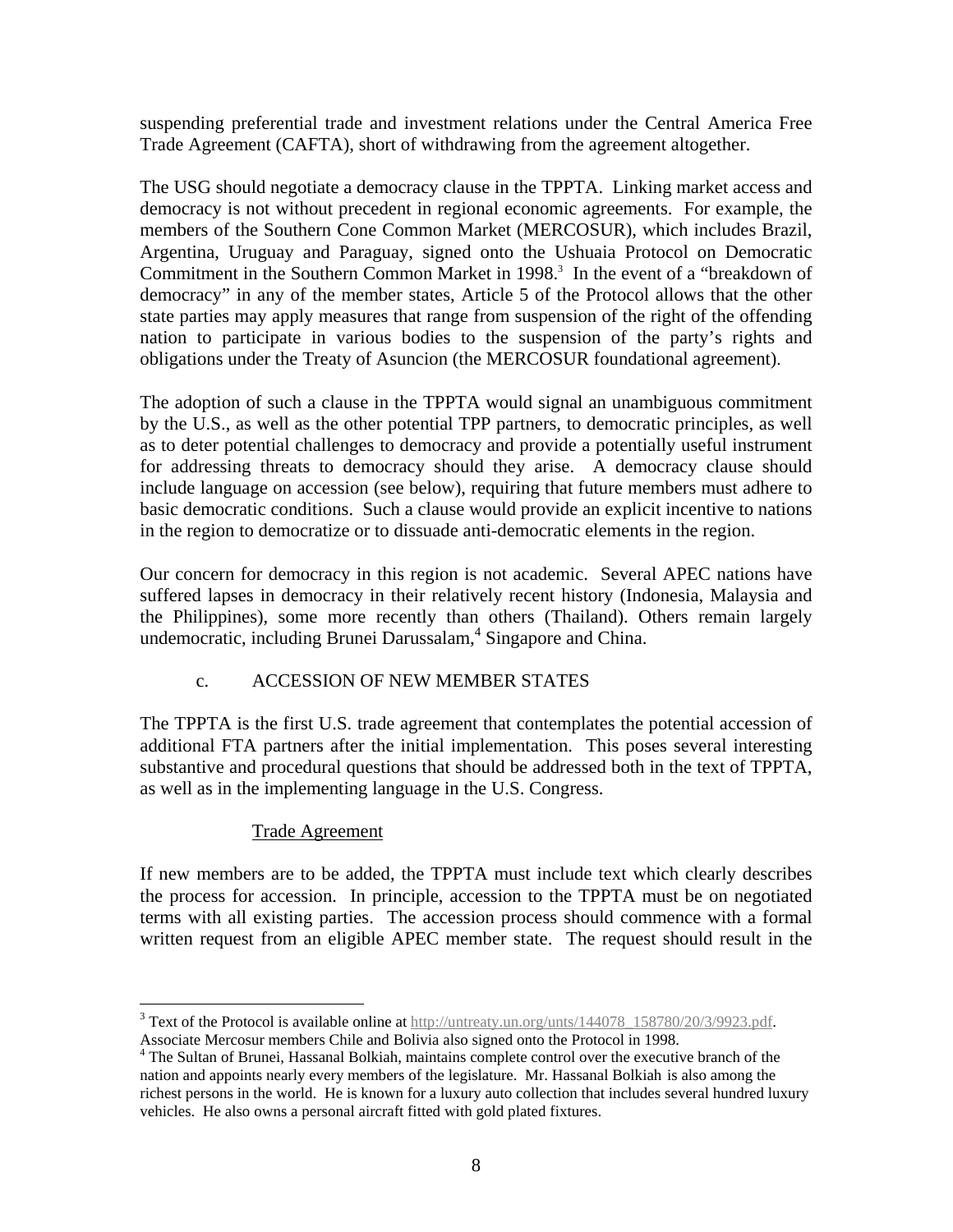creation of a working group comprised of representatives of each of the TPP member states to examine the accession request.

The applicant government should present a detailed report covering all relevant aspects of its trade and legal regime to the working group. Thereafter, the working group should examine the report to ensure that the acceding member either complies with the provisions of the TPPTA and other objective eligibility criteria or lays out a clear plan and timeline by which it shall come into compliance. After examining the existing trade and legal regimes of the acceding government, the working group should begin to determine the terms and conditions of entry for the applicant government. Terms and conditions include commitments to observe TPPTA rules upon accession and transitional periods required to make any legislative or structural changes where necessary to implement these commitments. At the same time, the applicant government should engage in bilateral negotiations with TPPTA members on concessions and commitments on market access for goods and services. The results of these bilateral negotiations would form the proposed final accession package. The package should be submitted to the working group for final approval. A final decision on accession must be by consensus of the TPPTA member states.

It may be the case that a new entrant may pose unique challenges not contemplated at the time the TPPTA was originally negotiated. The TPPTA should explicitly provide for amendment on the consensus of existing members to address such challenges.

#### U.S. Congress

In the TPPTA implementing legislation, the U.S. Congress must be sure to reserve to itself authority with regard to accessions, including: a) substantial consultations on which APEC members should be invited to join prior to any offer to negotiate; b) consultations and review of any applications to join, including the final accession package; c) approval of the bilateral package negotiated with the acceding member; and d) advance consultation on, and approval of any modifications to the TPPTA should they be necessary to address new challenges posed by an acceding member. USTR must also engage in comprehensive consultations with the trade advisory committees and civil society in developing the terms of the accession demands. Before any congressional vote on accession may be scheduled, however, a comprehensive impact assessment of the entry of the new member must be prepared based on the terms of the proposed final accession package. Congress should be given at least 90 days to consider the report before any vote. We would support the adoption of similar procedures in the legislatures of our potential TPPTA partners.

### d. READINESS CRITERIA

The AFL-CIO believes that additional criteria, beyond compliance with the terms of the agreement, should be considered in determining whether a country is a suitable future TPP partner. For example, while compliance with the full range of international human rights is not now an obligation in U.S. trade agreements, a country's human rights record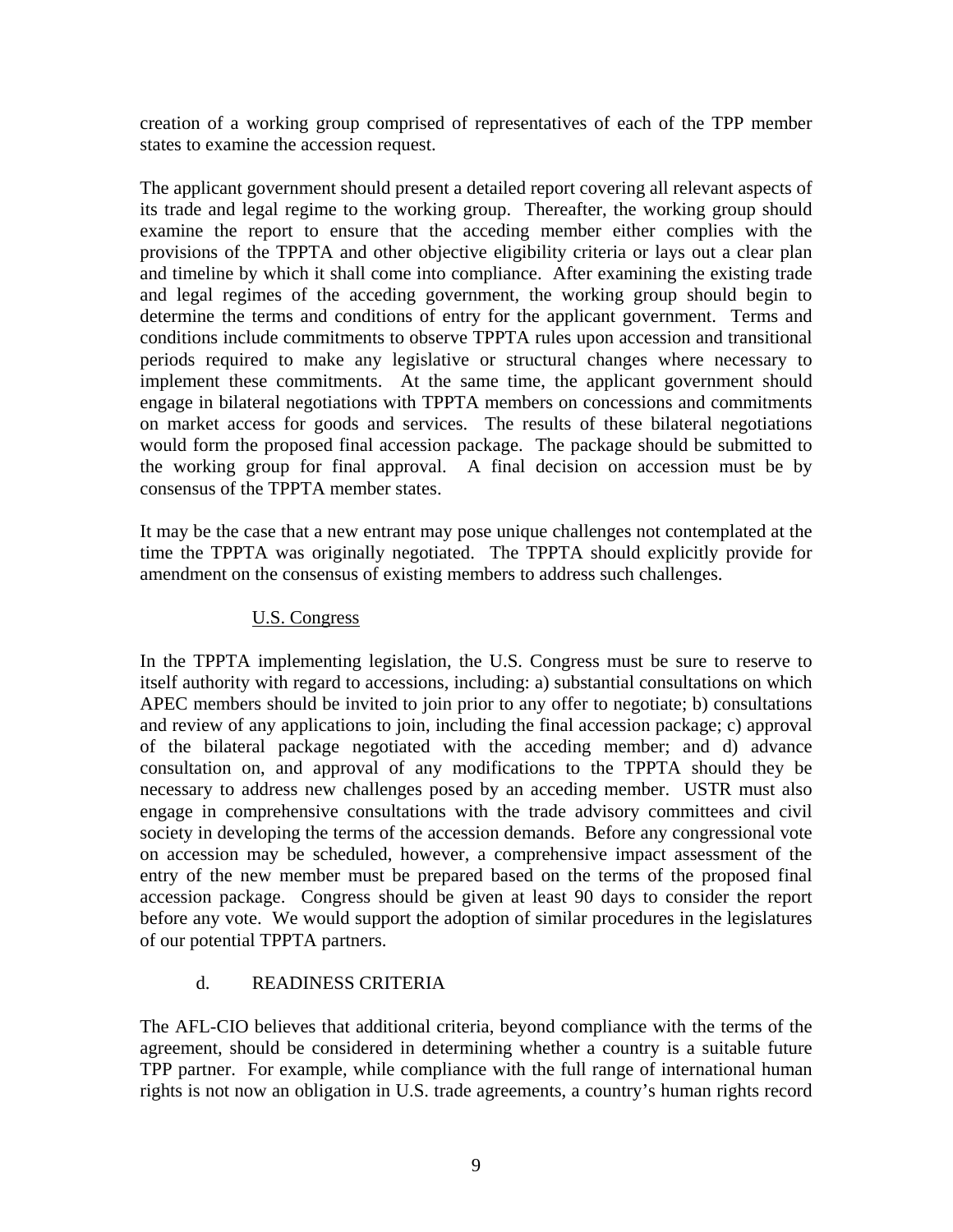(including labor rights) should be considered in determining whether to initiate negotiations with a country. The AFL-CIO has long maintained, for example, that the USG should never have commenced negotiations with Colombia in light of the widespread and systemic violation of civil and political human rights committed by the military, police and paramilitary actors – including but not limited to murder and torture. The withholding of the commencement of trade negotiations, we believe, could have provided a considerable incentive for Colombia to improve human rights conditions in order to enjoy permanent preferential trade relations with the U.S. We also know, as substantial experience with China's membership in the WTO has shown, that expanded trade does not automatically lead to enhanced human rights and freedom.

International human rights compliance may not be the only worthwhile criterion to consider. For example, governments that are more transparent and take substantial measures to combat official corruption should be viewed more favorably than those that do not. Section 3(c) of the proposed Trade Act of 2009 (H.R. 3012 / S. 2821) sets out a number of issues that should be considered in determining whether or not a country is a worthy trade partner.

## *B. CHAPTER BY CHAPTER REFORMS*

The following observations are not exhaustive. This represents at the present moment some of our key concerns. However, as negotiations progress and we learn more about some of the potential partners and the region, as well as the potential opportunities and challenges of the agreement, especially as the terms of the agreement begin to crystallize, we will be sure to supplement this document with regular updates.

a. Labor

As we signaled at the time, we believe that the May 10, 2007 compromise on labor represented an important step forward but did not contain all of the essential elements of an effective labor chapter. As the TPPTA represents a regional, rather than bilateral, agreement, there are also strong arguments for the creation of effective super-national institutions that will help to oversee labor law and labor market policy among potential signatories. Finally, it is time to consider mechanisms in addition to the important labor standards enforcement tools that give workers channels for consultation with common employers in the TPPTA region. It should go without saying that the Labor Memorandum of Understanding (MOU) negotiated between the P-4 countries as part of the Trans Pacific Strategic Economic Partnership Agreement should not serve as a model labor chapter for the TPPTA negotiations, as the obligations in the MOU are extremely weak and there is no enforcement mechanism.

Below are some, but not all, of the issues that should be negotiated in any future agreement.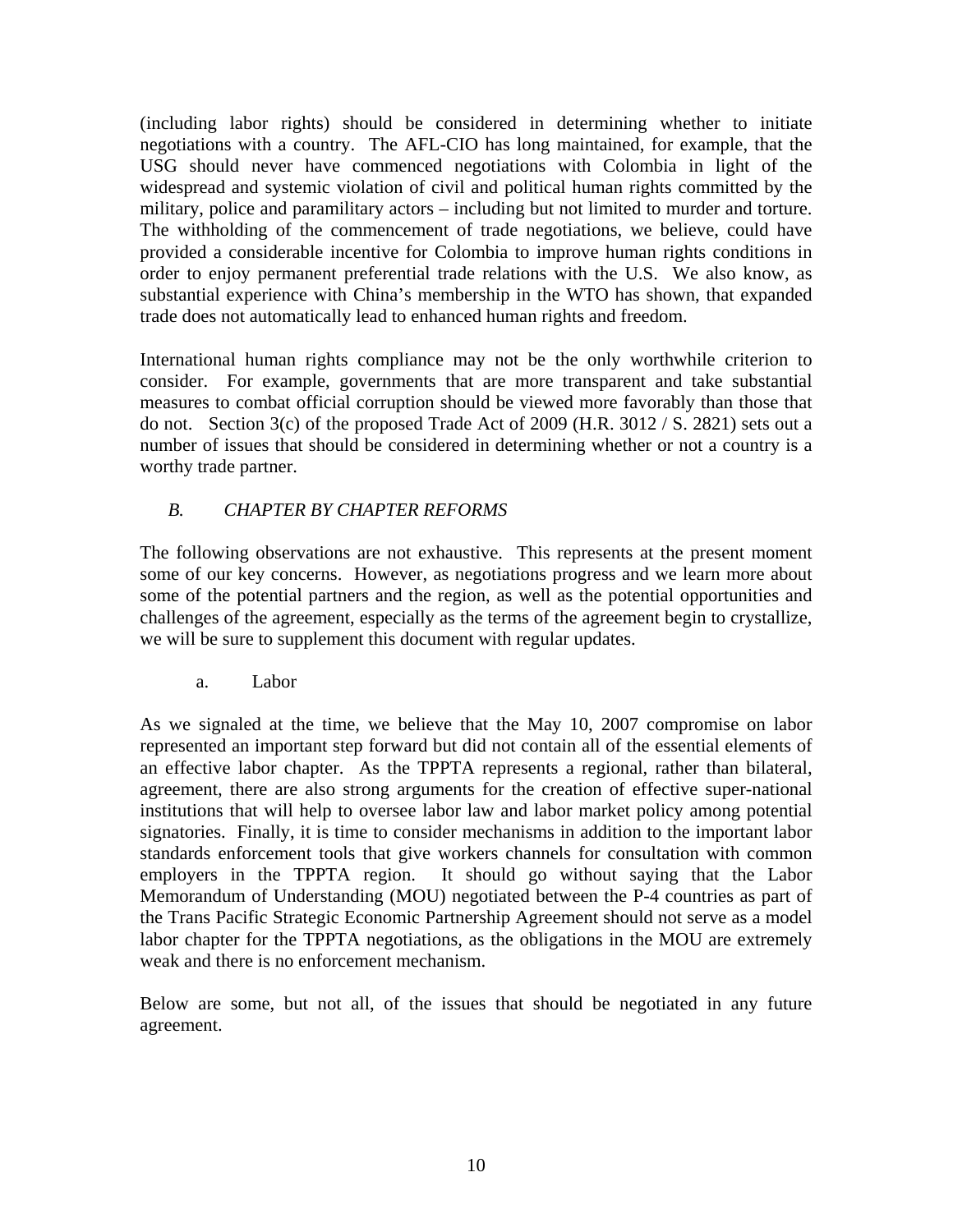#### STANDARDS AND LEVEL OF ENFORCEMENT FOR LABOR RIGHTS

1. The minimum standard

The minimum standard in the Peru FTA, though still inadequate, is the strongest in a U.S. trade agreement to date.

#### **Article 17.2: Fundamental Labor Rights**

1. Each Party shall adopt and maintain in its statutes and regulations, and practices thereunder, the following rights, as stated in the *ILO Declaration on Fundamental Principles and Rights at Work and its Follow-Up (1998)* (ILO Declaration):

- (a) freedom of association;
- (b) the effective recognition of the right to collective bargaining;
- (c) the elimination of all forms of compulsory or forced labor;
- (d) the effective abolition of child labor and, for purposes of this Agreement, a
- prohibition on the worst forms of child labor; and
- (e) the elimination of discrimination in respect of employment and occupation.

Footnote 2 of Chapter 17, which modifies Article 17.2.1, states, "The obligations set out in Article 17.2, as they relate to the ILO, refer only to the ILO Declaration." This footnote could be interpreted in arbitration to require a party to respect only the broad principles underlying the ILO core labor rights, not the rights themselves. While we strongly disagree with such an interpretation, we believe that the footnote should be omitted in any future agreement. Better, the agreement should explicitly reference the ILO core conventions.

Further, many have also argued that "core labor standards" is too restrictive a concept and that reference should therefore be to a broader list of rights. Indeed, the NAFTA labor side agreement refers to additional issues such as workers' compensation and migrant workers' rights. A further obligation to enforce existing laws and regulations with regard to these issues would be another step forward. Language in the text that provided clear guarantees with regard to labor recruitment and contracting among TPPTA parties would also be an advance.

2. Non-Derogation

Chapter 17 of the Peru FTA states the following:

17.2(2) No Party shall waive or otherwise derogate from, or offer to waive or otherwise derogate from, its statutes and regulations implementing paragraph 1 in a manner affecting trade or investment between the Parties, where the waiver or derogation would be inconsistent with a fundamental right set out in that paragraph.

We continue to have serious concerns with this formulation.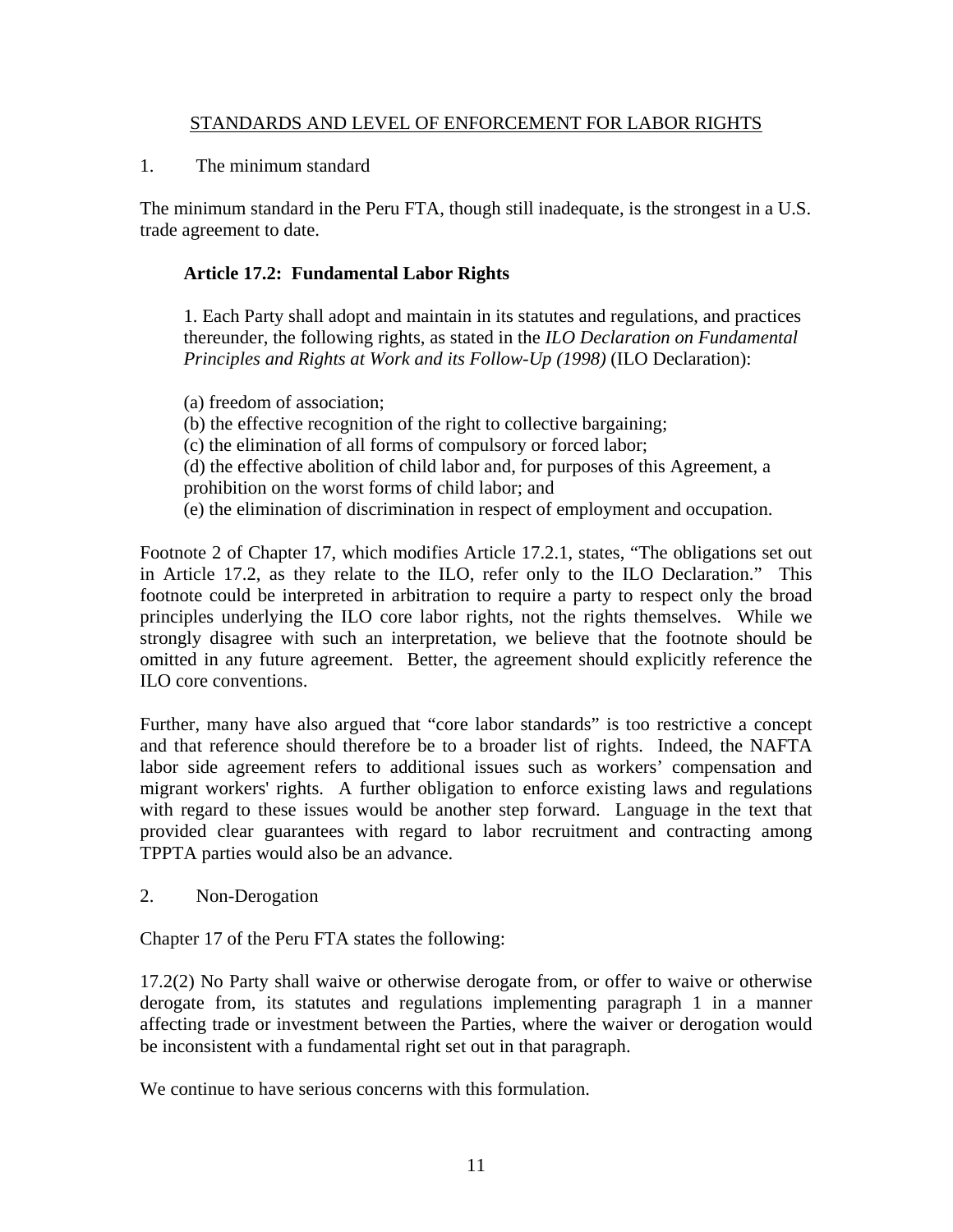First, in referring to statutes or regulations implementing paragraph 1, it excludes from the clause "acceptable conditions of work." This allows a country to weaken its wage, hour and health and safety laws to attract trade and investment without sanction. In fact, the Peruvian government, shortly after the vote on the FTA, reduced overtime compensation and vacation time for workers in micro and small enterprises – which as redefined now covers most enterprises. Nothing can be done to challenge this weakening of labor laws under the Peru FTA.

Second, the last clause of the article allows a country to weaken laws related to a fundamental right to attract trade and investment, so long as they are not reduced to a point where they would be inconsistent with the minimum guarantee of that fundamental right. If a country were to have better laws than what is internationally required, they could be reduced to the minimum level at which they would comply with international standards without sanction. Backsliding in the protection of ILO fundamental rights must be prohibited.

Finally, further clarification is needed with regard to the language "in a manner affecting trade or investment." Does a petitioner have an obligation to show that more trade or investment actually resulted from a given waiver or derogation? If the trade and investment linkage is maintained, it should be modified so that any worker employed in a firm engaged in international trade or investment could raise a non-derogation claim if a labor law governing that worker is weakened or is routinely not applied.

3. Level of Enforcement

Article 17.3 of the Peru FTA reflects the level to which labor laws must be enforced. It currently provides the following:

### **Article 17.3: Enforcement of Labor Laws**

1. (a) A Party shall not fail to effectively enforce its labor laws, including those it adopts or maintains in accordance with Article 17.2.1, through a sustained or recurring course of action or inaction, in a manner affecting trade or investment between the Parties, after the date of entry into force of this Agreement.

(b) A decision a Party makes on the distribution of enforcement resources shall not be a reason for not complying with the provisions of this Chapter. Each Party retains the right to the reasonable exercise of discretion and to *bona fide* decisions with regard to the allocation of resources between labor enforcement activities among the fundamental labor rights enumerated in Article 17.2.1, provided the exercise of such discretion and such decisions are not inconsistent with the obligations of this Chapter.

2. Nothing in this Chapter shall be construed to empower a Party's authorities to undertake labor law enforcement activities in the territory of another Party.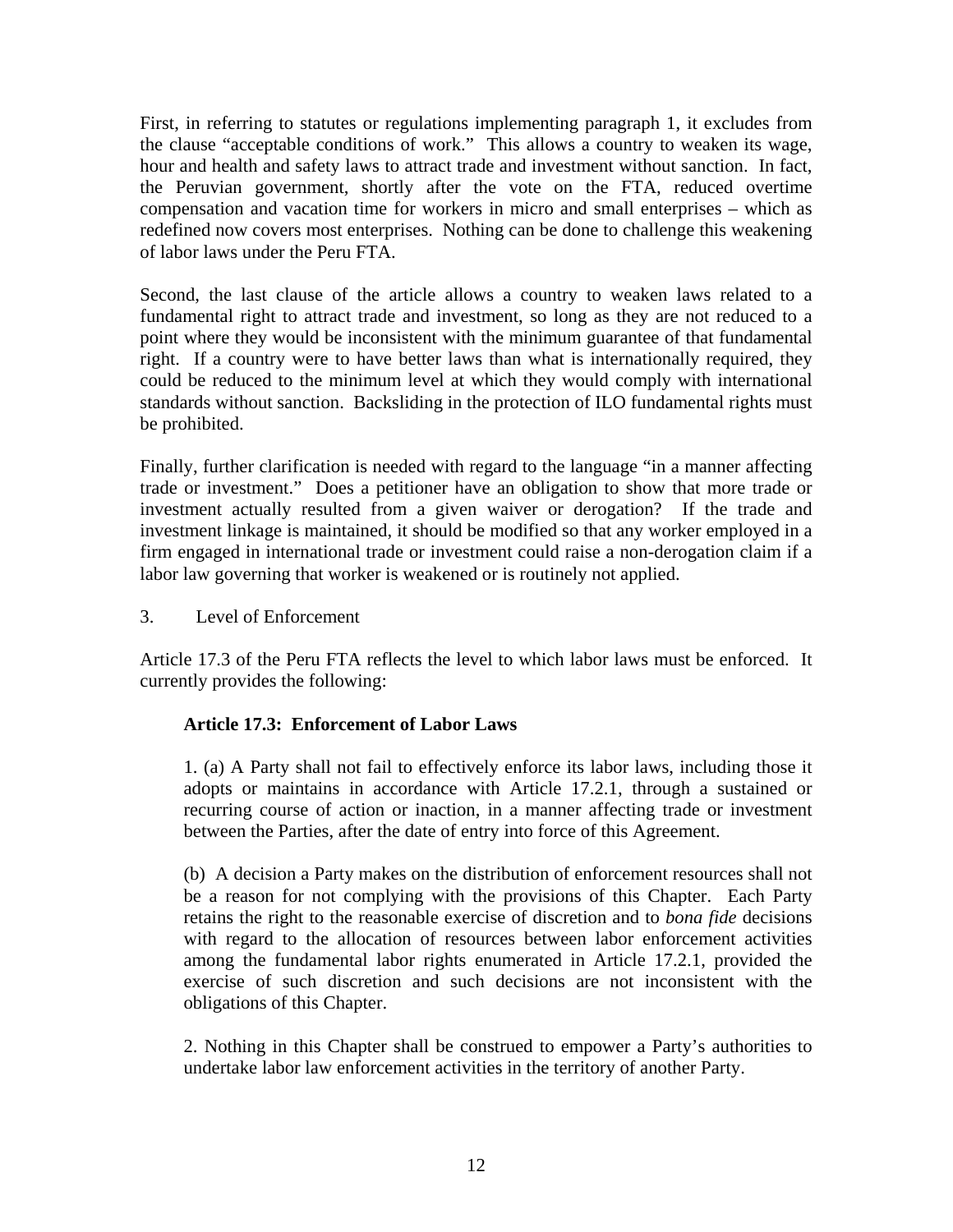This formulation raises several questions.

The requirement that a violation occur only when there is a *sustained or recurring course of action or inaction* is problematic. The agreement ought to clarify that a violation has occurred if a right, e.g. to join a union, is violated more than once without redress. The recurring course of action should not need to be the same kind of violation (e.g. firing a union organizer) or failure to enforce (e.g. failure to inspect) in order to meet the threshold of violation. Nor should a petitioner need to show a violation in more than one sector of the economy (garments and agriculture). The agreement also needs to specify how unreasonable delays in the judicial process are addressed.

Notably, the North American Agreement on Labor Cooperation (NAALC) has no such requirement; any single failure to enforce a party's labor law may be brought under that agreement. Indeed, most petitions under the NAALC concern an unremediated violation or violations in a single enterprise, though the violation is often illustrative of a broader pattern of non-compliance or of obstacles in law. Of course, it is in the interest of any petitioner to marshal as many examples as possible in order to make a case for broader remedies. But, the current Peru FTA language would appear to make it difficult to file a claim concerning even the most egregious violation in need of immediate redress if it were a one-time occurrence (or if the petitioner were unable to gather sufficient evidence of a pattern or practice). This is unacceptable.

The requirement that a violation occur *in a manner affecting trade or investment between the Parties* is also problematic. This element also raises several questions? Does the "in a manner" prong require the petitioner to demonstrate that the government acted with some quantum of intent to affect trade or investment in not effectively enforcing the law? As for "affecting," does the petitioner need to demonstrate a measurable trade-distortion between the parties? Also, does a violation "affect" trade if the failure to enforce the law is in a sector that does not produce goods for export but rather produces inputs for goods that are later exported?

For the AFL-CIO, it is important that any such trade or investment nexus, if maintained, be read broadly so that it would reach any violation in any workplace that produces a good or performs a service that at any time enters into international commerce between the parties or which is otherwise related to the direct or indirect investment of a party, no matter how small. What is important is that any unremediated violation that has any relationship with trade at any point in the supply chain be covered. Further, it should not be required that the petitioner need demonstrate any quantifiable impact of the labor violation on trade or investment. The NAALC has no such requirement, instead imposing in the end a penalty based on the volume of trade between the parties.

4. Forced Labor Free Trade Zone:

An important advance in our agreements would be an import ban on goods made in whole or in part from forced labor. As forced labor, at least in the form of slavery and slave-like practices, is a *jus cogen*s norm from which no country may derogate, there is a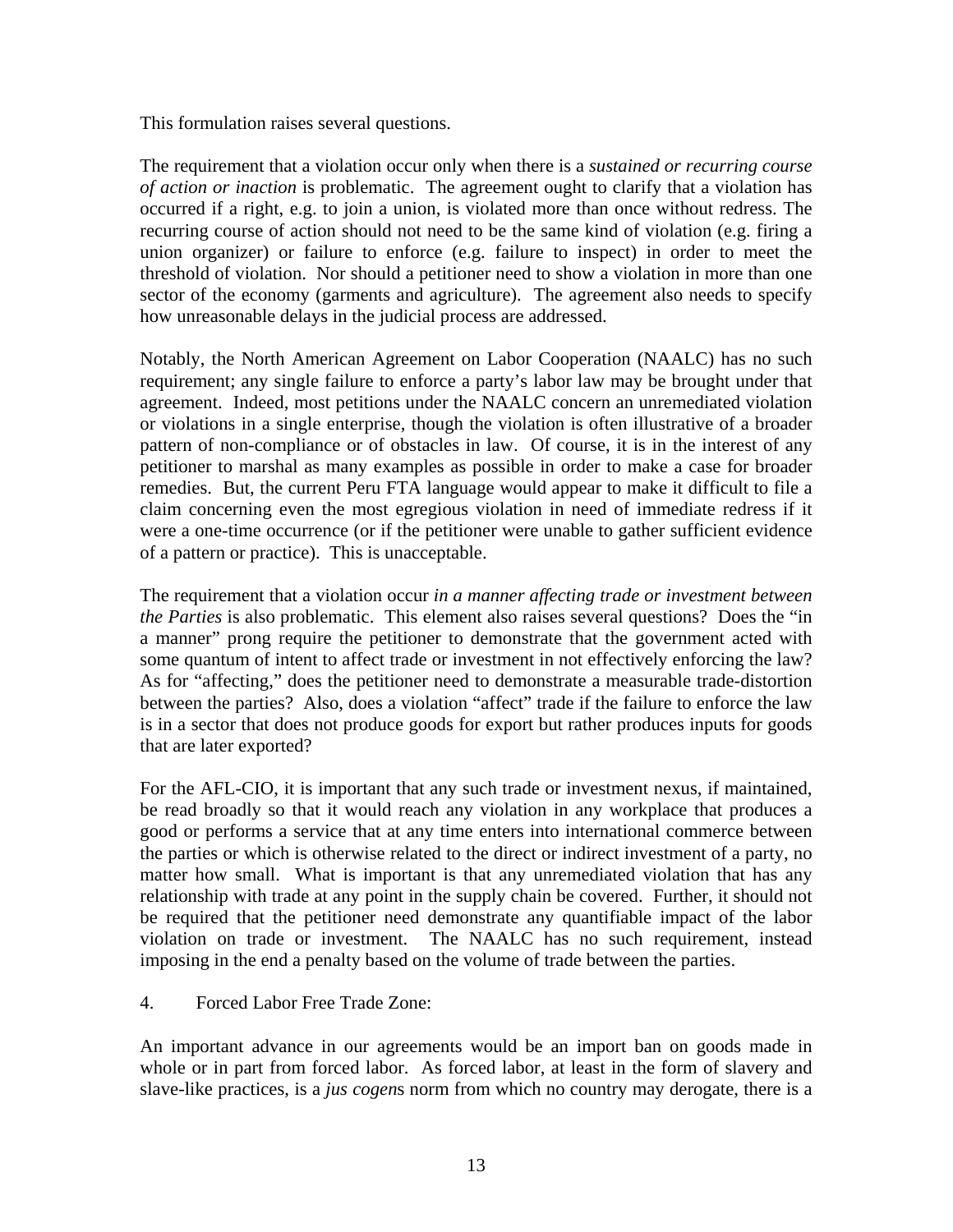strong argument that no party in the TPPTA zone should be permitted to import or export goods or services that are the product of forced labor, as the term is expressed in the two relevant conventions.<sup>5</sup> Each Party would be required to establish procedures necessary to ensure that prohibited goods are not exported from or imported into the territory of another Party. A strong case can also be made for a ban on the import of goods or services that are the product of the worst forms of child labor.

#### DISPUTE RESOLUTION

Each of the various dispute resolution procedure models for labor in existing FTAs (NAFTA, Jordan, CAFTA and Peru models) has strengths and weaknesses. However, all of them are too long, too cumbersome, grant too much to discretion as whether to accept and prosecute the complaint and have insufficient remedies.

In general, labor dispute resolution should be as follows:

 $\overline{a}$ 

1. The OTLA should accept for review any labor complaint that sets forth facts that, if proven, would establish a violation of the labor chapter of the trade agreement. Upon acceptance of the petition, OTLA should conduct a thorough investigation of the complaint, including site visits and interviews with the petitioners, other aggrieved workers, employers and the government. The process should also include a public hearing where evidence with regard to whether the employers violated the labor laws of the party and whether the party failed to effectively enforce those laws can be presented. A report should be issued setting forth findings of fact and law on all of the claims and providing specific recommendations to the employers and the government for resolving the matter. Following its issuance, the parties should engage in ministerial consultations, be based on the recommendations and in consultation with the petitioners. The purpose of the consultations should be to negotiate an action plan with clear timelines and benchmarks for fully addressing the violations raised in the petition.

2. If the matter is not resolved through consultations, or if the plan has not been implemented, a party shall take the matter to arbitration. An arbitration panel comprised of a panel of labor law experts would review the record de novo and issue a final report, including its findings and recommendations. Based on the arbitrators' report, a binding action plan would be issued. The violating party would be given a reasonable and specific timeline to implement the action plan.

3. If a part believes that the plan has not been fully implemented, the same panel of arbitrators would be empanelled to determine if the party did in fact fail to implement the action plan, in whole or in part. If the party has failed to implement the final report, the panel should authorize suspension of benefits in the sectors in which the labor violations occurred. In addition to penalizing the government, arbitrators should be empowered to

<sup>&</sup>lt;sup>5</sup> Goods produced forced or indentured labor are already prohibited from entry into the United States pursuant to 19 USC 1307, though only if the imported good competes with a product produced in the U.S. in such quantities as to satisfy consumptive demand. The removal of the consumptive demand element is currently under consideration in Congress.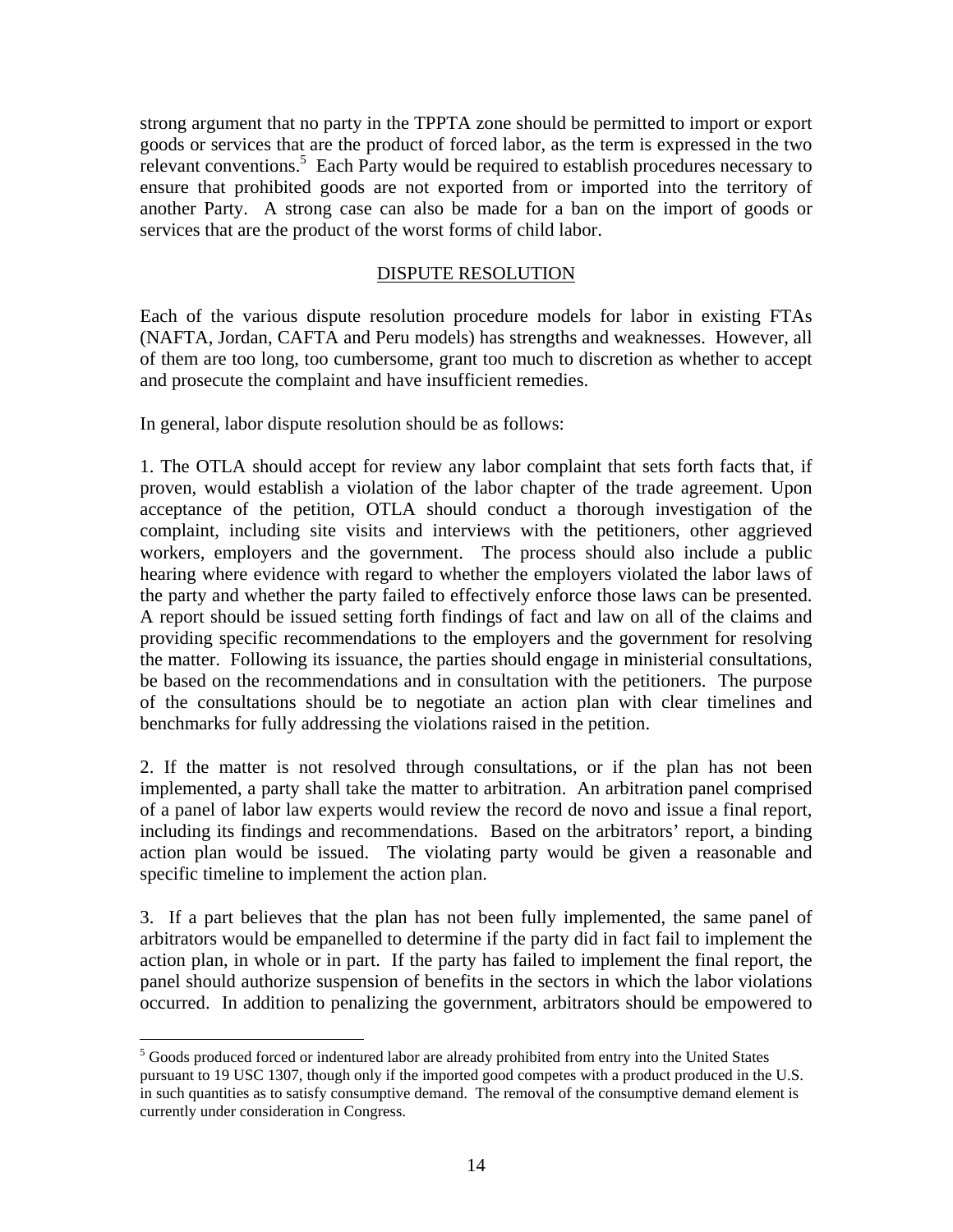impose sanctions on employers implicated in the petition who have failed to comply with the arbitrators' report.

In order to enact this approach, specific changes would be needed in both the OTLA Guidelines and in the text of a trade agreement. Amendments to the Guidelines are not covered here. However, below are some of the amendments needed to the Peru FTA.

1. Throughout Chapter 17 and 21, parties are given complete discretion as to whether to move the petition through the consultation and dispute resolution process. See, e.g., 17.7.1, 17.7.4, 17.7.6, 21.4.1, 21.5.1 and 2, 21.6.1, 21.16 (various), 21.17 (various). Once a labor complaint has been accepted, proceeding through dispute resolution on all meritorious claims until the matter has been fully resolved should be mandatory.

2. The Peru FTA provides for Cooperative Labor Consultations at Article 17.7. We have no problem with having a separate mechanism for the parties to hold routine consultations on labor matters between the parties. However, we do object to the requirement to engage in consultations and the intervention of the council before proceeding to yet more consultations under the dispute resolution procedures of Chapter 21. The consultations and intervention of the commission under Chapter 21 is more than sufficient for the parties to review the dispute before moving forward to arbitration. If the consultation and council process in Article 17 are maintained, then a party should be able to skip similar consultations under Chapter 21.

3. The provisions regarding consultations would need to be modified in order to adopt the action plan concept described above.

4. Article 21.16 provides that if a party does not implement the final report, the parties may enter into negotiations for compensation. This makes little sense. Negotiating the transfer of funds of a mutually agreeable amount of funds from one treasury to another will likely do little to improve labor conditions on the ground. The option to buy one's way out here should be eliminated. Similarly, the agreement allows a party to offer to pay an annual monetary assessment in lieu of suspension of benefits. The assessment is half the value of the suspension of benefits, unless otherwise agreed. This too seems ill suited for labor complaints. Targeted suspension of benefits would have the purpose of encouraging compliance with the law by employers in that sector, and would also likely result in pressure on the government from better performing firms to crack down on the worse actors in the sector. Simply paying off the US would not create the incentives needed to change corporate and governmental behavior, especially if the monetary assessment is not sufficiently high to dissuade future bad behavior.

5. There should be established a minimum suspension of benefits, regardless of the number or severity of the cases, which would be high enough to encourage parties to resolve violations of the labor chapter at the initial stages of dispute resolution. Further, it should be possible to escalate the level or breadth of suspension if, year on year, the behavior has not changed – meaning either that the country has failed to comply with the final report of a case or a new case has been filed against the same country leading to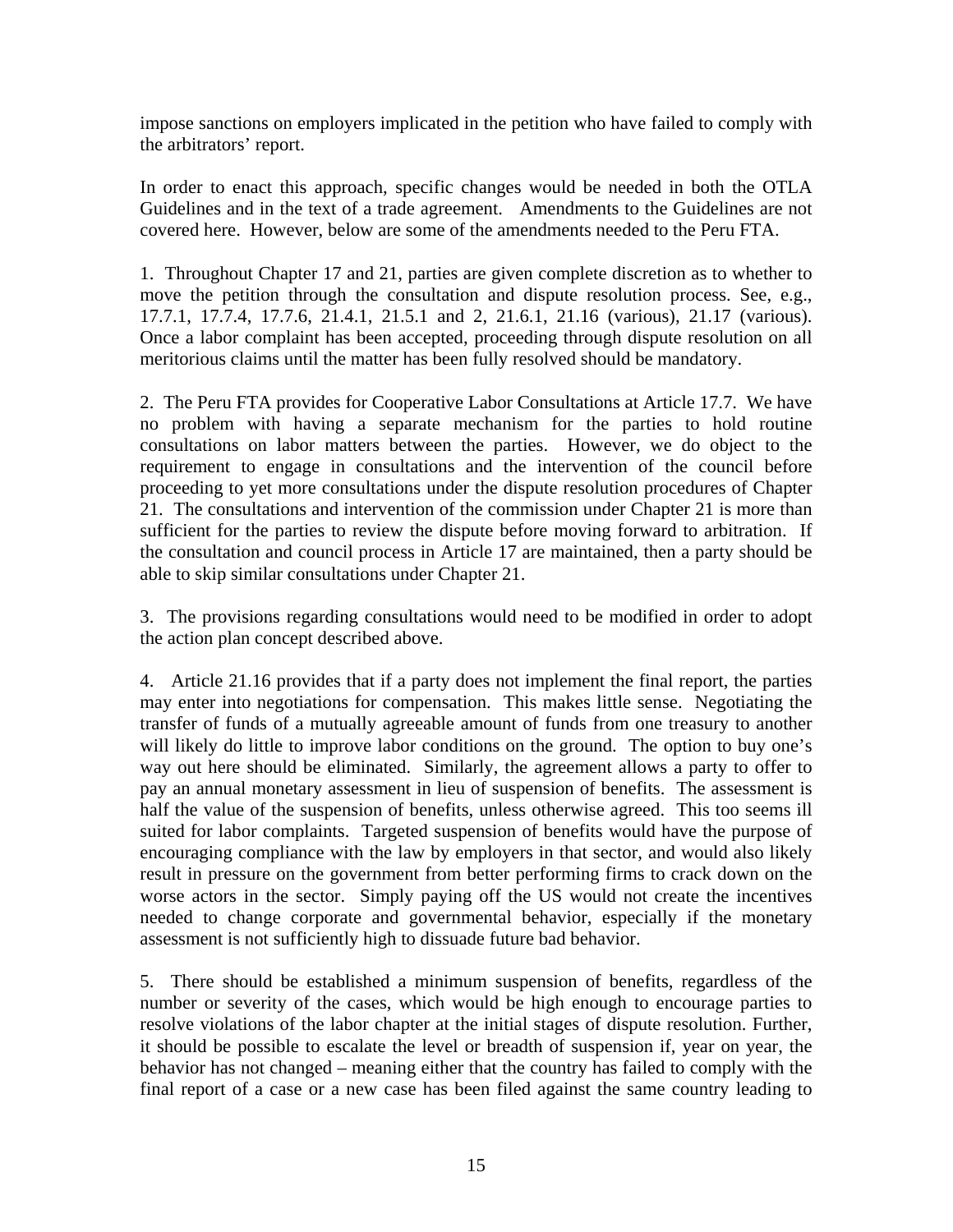another final report. Finally, arbitrators should have the authority to sanction employers directly, in addition to governments, and to order payment of costs to successful petitioners.

6. Finally, it should be noted that the procedure articulated here takes a substantial amount of time. While major commercial actors will have the time and resources to litigate and then wait for a final report nearly a year after the process has commenced, farm and factory workers who find themselves out of work for exercising their rights do not have that luxury. The procedures for labor complaints should be shortened where possible.

#### INSTITUTIONS

While it would not make sense for new labor institutions to be created every time that the U.S. signs a bilateral trade agreement, there is a strong argument that transnational institutions that address labor relations make sense in a regional context. Indeed, NAFTA, which covers a tightly integrated North American region, established the Commission for Labor Cooperation. The concept of a labor commission, restructured and reformed to address the many lessons learned from the NAALC experience, could be very valuable, especially as the proposed TPPTA membership potentially expands to an APEC-wide agreement.

A potential institution would be a labor secretariat. The purpose of such a secretariat would be to act both as a forum for the social partners to address transnational labor issues, and to provide research on, for example, labor law and labor inspection, labor market trends in and among countries, labor migration, industry studies and the like. The secretariat could also be entrusted with providing regular, independent reports on compliance with the labor clause of the TPPTA. An advisory council made of up government, labor and business would also help to shape and guide the institution. In order to make such an institution effective, however, we would need to overcome the problems that plagued the NAALC Secretariat, including underfunding, lack of political independence, and, in the later years, allegations of incompetence and corruption.<sup>6</sup>

### TRANSNATIONAL LABOR RELATIONS

The labor chapters of trade agreements follow a standards enforcement model (to varying degrees of success) but do very little to actually enhance cross-border labor relations. Such mechanisms could increase efficiency by giving employers and workers the ability to address labor relations matters across supply chains within an economic region. It makes sense that the US consider the adoption of language that would allow organized workers employed by a common employer in two or more TPP countries to form a council to address labor relations matters.

 $\overline{a}$ 

<sup>&</sup>lt;sup>6</sup> For example, Mark Knouse, who headed the secretariat for the NAFTA Commission for Labor Cooperation was forced to resign in 2006. A Pennsylvania business lobbyist, he was accused of using commission funds to finance his outside lobbying activities, including meals with clients and trips to meetings.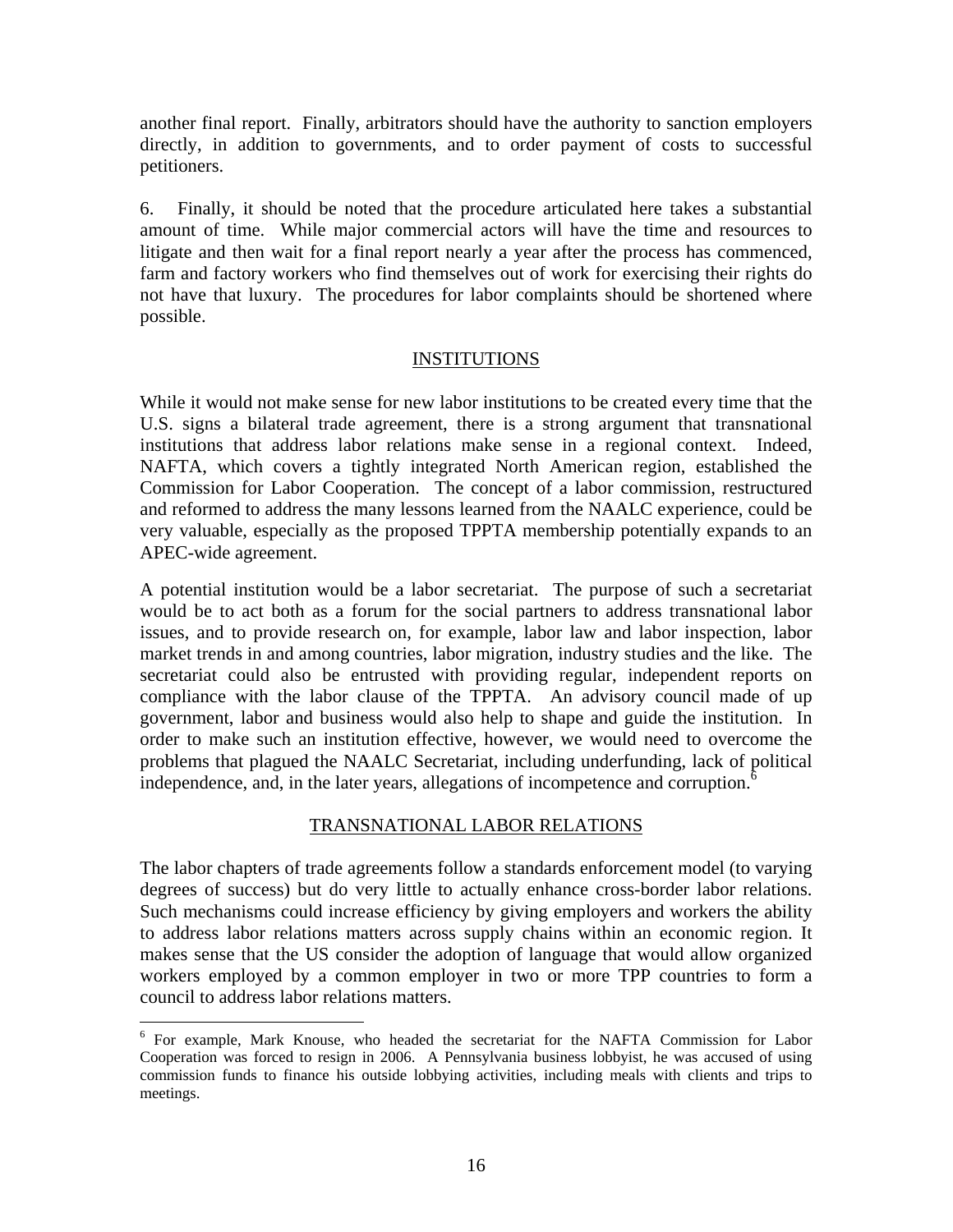Such language would apply to all companies with 500 or more workers, and at least 100 employees in each of two or more TPP member states. Such an employer would be obliged to establish a council to bring together workers' representatives from all of the TPP member states that the company operates in, to meet with management, receive information and give their views on current strategies and decisions affecting the enterprise and its workforce. The TPPTA should allow a reasonable time period, say two years, to transpose the provisions into national legislation. Councils would meet annually, with extra meetings as required. Councils should deal with a range of economic, financial and social issues, including research, environment, investment, health and safety and equal opportunities.

### **2. INVESTMENT**

In the now-lapsed Trade Promotion Act (TPA), the Congress directed USTR to ensure "that foreign investors in the United States are not accorded greater substantive rights with respect to investment protections than United States investors in the United States." Yet the investment provisions of our FTAs, while improved since NAFTA, still contain provisions that allow foreign investors to claim rights above and beyond those that our domestic investors enjoy. In addition, the agreement's deeply flawed investor-to-state dispute resolution mechanism contains none of the controls (such as a standing appellate mechanism, exhaustion requirements, or a diplomatic screen) that could limit abuse of this private right of action. Finally, the marked difference between the dispute resolution procedures and remedies available to individual investors and the enforcement provisions available for the violation of workers' rights and environmental standards flouts TPA's requirement that all negotiating objectives be treated equally, with recourse to equivalent dispute settlement procedures and remedies.

The TPP also presents a unique situation with regard to investment, in that the U.S-Australia FTA contains no investor-to-state dispute resolution mechanism, while the FTAs with Chile, Singapore and Peru do. This raises a number of questions: 1) will there be a common approach with all TPPTA members with regard to the investor-to-state provisions; 2) if so, what would happen to those existing FTAs that would not conform to the TPPTA approach; 3) if not, on what basis would the USG distinguish between TPP members?

Below are some specific recommendations to fix the investment template.

#### LABOR

The model investment chapter should be amended in the following two ways to ensure that laws and regulations related to labor are not placed in any potential jeopardy.

1. Article 10.11 of the Peru FTA provides that the investment chapter should not be read in a way to prevent a party from adopting, maintaining, or enforcing a measure that it considers appropriate to ensure that investment activity is done in an environmentally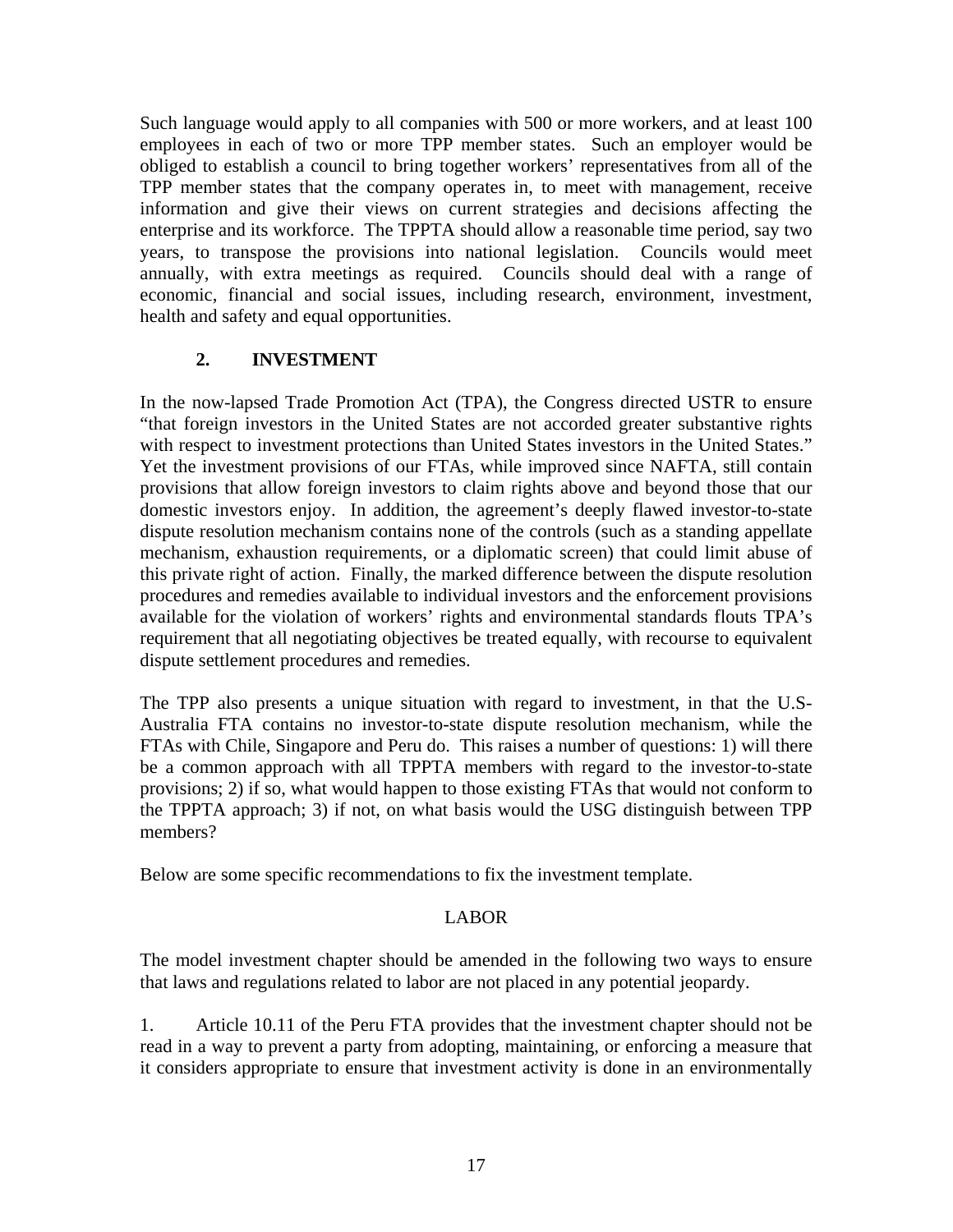sensitive manner. Though we have not yet experienced a problem in this area, a parallel provision with regard to labor should be negotiated.

2. Annex 10-B on Expropriation currently enumerates a number of legitimate public welfare objectives, the non-discriminatory regulation of which will not constitute indirect expropriation. This non-exhaustive list currently includes "public health, safety, and the environment." The list should also explicitly include "decent work" as that term is understood by the ILO.

### DISPUTE SETTLEMENT:

#### **1. Replace investor-state dispute settlement with a state-to-state mechanism.**

The international dispute resolution mechanism provided in FTAs poses significant risks to the public interest. Because international arbitrators frequently lack expertise in and understanding of local laws and societal values that are often at the heart of investment disputes, their decisions risk undermining these laws and values. Especially where investment disputes raise constitutional questions, such as in the allocation of powers among governmental organs or permissible limitations of property rights, principles of democratic accountability require that domestic courts adjudicate such disputes whenever possible.

When international dispute resolution is appropriate, the FTA should provide for state-tostate dispute settlement, which guarantees the crucial role of governments in determining and protecting the public interest. Some claim that state-to-state mechanisms politicize the dispute. This fails to account for the fact that a government-to-government legal dispute settlement mechanism is designed to resolve disputes on the basis of law, in an open process where both state Parties are able to present their legal arguments. Moreover, it fails to appreciate the distinction between political means of dispute settlement, such as mediation and good offices, and legal means like arbitration. Finally, by fully engaging both of the States that established the investment protection framework of the BIT, government-to-government dispute settlement is better suited than investorstate arbitration to address, in the manner intended by the Parties, public law and policy issues that arise in the adjudication of investment disputes.

#### **2. If the administration includes an investor-state dispute settlement mechanism, investors should be required to exhaust domestic remedies before filing a claim before an international tribunal.**

The requirement that domestic remedies be exhausted before a claim may be brought through investor-state arbitration strikes an appropriate balance between the sovereign right of nations to address claims through their domestic legal systems and the interests of foreign investors in obtaining an international forum when they are denied justice in domestic courts. The exhaustion requirement is a fundamental principle of international law. It is also U.S. policy with regard to most claims by U.S. citizens against foreign governments.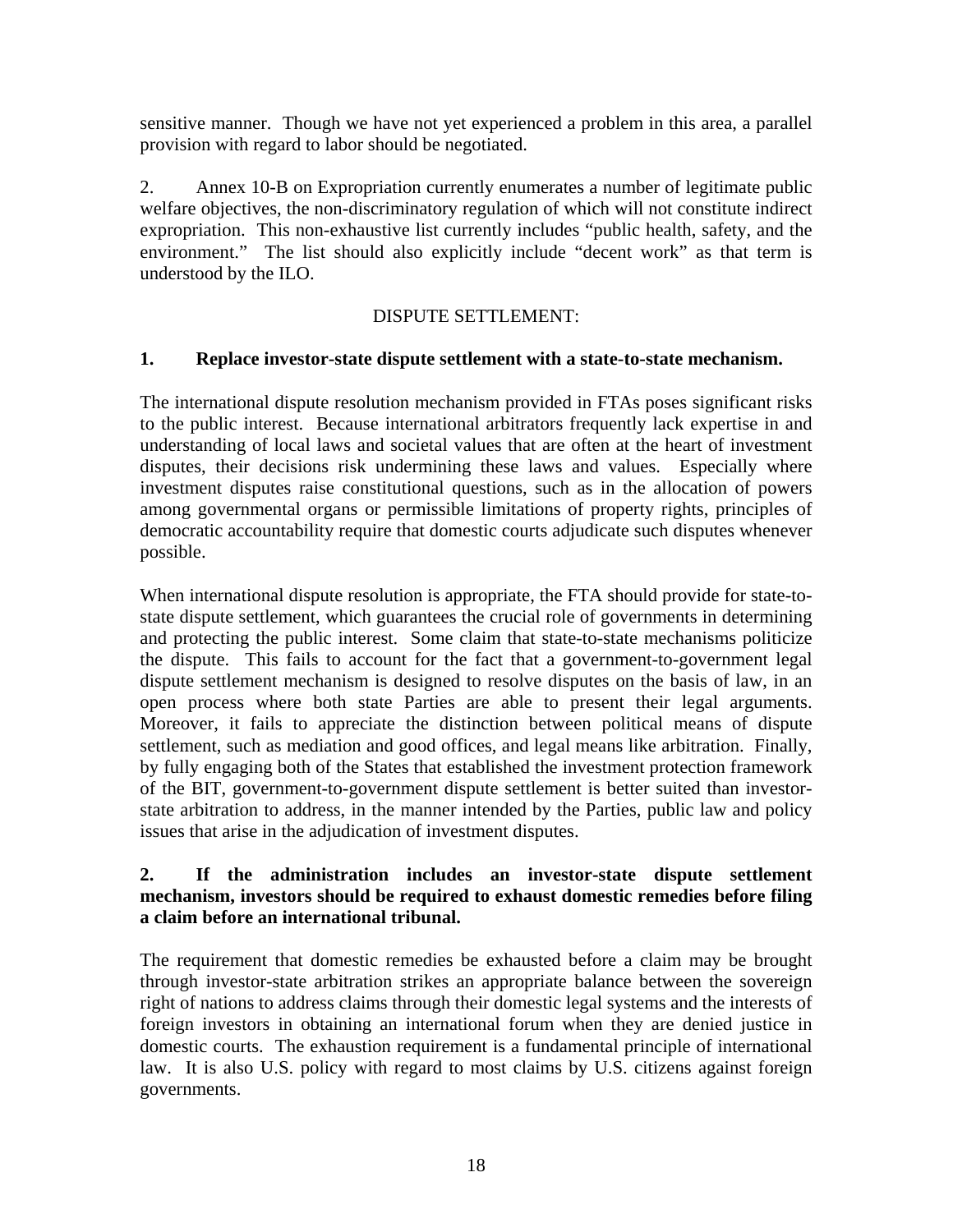By eliminating the exhaustion requirement, U.S. FTAs reflect a presumption that domestic judicial systems lack the capacity to resolve the claims of foreign investors fairly. The U.S. legal system provides strong protections for property rights and an impartial judiciary to adjudicate those rights. There is simply no need for foreign investors to pursue claims against the United States outside of the U.S. judicial system, unless it is in an attempt to obtain greater rights that those provided under U.S. law. Exhaustion would also promote the rule of law in countries with less developed legal systems by requiring local courts to clarify the relevant domestic legal standards concerning both the scope of property rights and the relevant regulatory standards affecting those rights.

Requiring exhaustion of domestic remedies would also restore some balance to a system that currently elevates the interests of foreign investors over other groups – including labor, environmental and human rights organizations – which do not enjoy comparable private rights of action to enforce international legal obligations.

This reform would not impose an unreasonable burden on foreign investors. An investor would only need to exhaust those remedies which were effective and adequate for addressing its claim. Accordingly, an investor would not need to pursue its claim before domestic courts if, for example, the domestic courts lacked jurisdiction to provide relief. In such a case, the investor would be able to proceed directly to investor-state arbitration and raise the issue of futility if a jurisdictional objection based on non-exhaustion was asserted during the proceedings. Similarly, an investor would not be required to exhaust domestic remedies if doing so would involve undue delay. Even if the domestic courts lacked jurisdiction to hear international law claims, the exhaustion requirement could be satisfied by raising the substance of the claim under domestic law. If no such domestic legal remedy were available, exhaustion would not be required.

In addition to requiring exhaustion of domestic remedies, the dispute settlement mechanism should also provide a screen that allows the Party governments to prevent claims that are inappropriate, without merit, or would cause serious public harm.

### NO GREATER RIGHTS

There is broad, bipartisan support for the principle that the investor protection standards contained in U.S. investment agreements should not provide foreign investors with greater rights than those enjoyed by U.S. investors in the United States. Congress first instructed U.S. negotiators to comply with the "no greater rights" principle in the Trade Act of 2002.<sup>7</sup> In May of 2007, the Bush Administration and the Democratic leadership in the House of Representatives agreed that this principle would be explicitly stated in the preamble of the investment chapters of trade agreements.

The provisions concerning indirect expropriation and the minimum standard of treatment in U.S. investment agreements are intended to reflect the relevant standards under customary international law, which is created through the "general and consistent practice

 $\overline{a}$ 

<sup>7</sup> Trade Act of 2002, H.R. 3009, 107th Cong. § 2102(b)(3) (2002).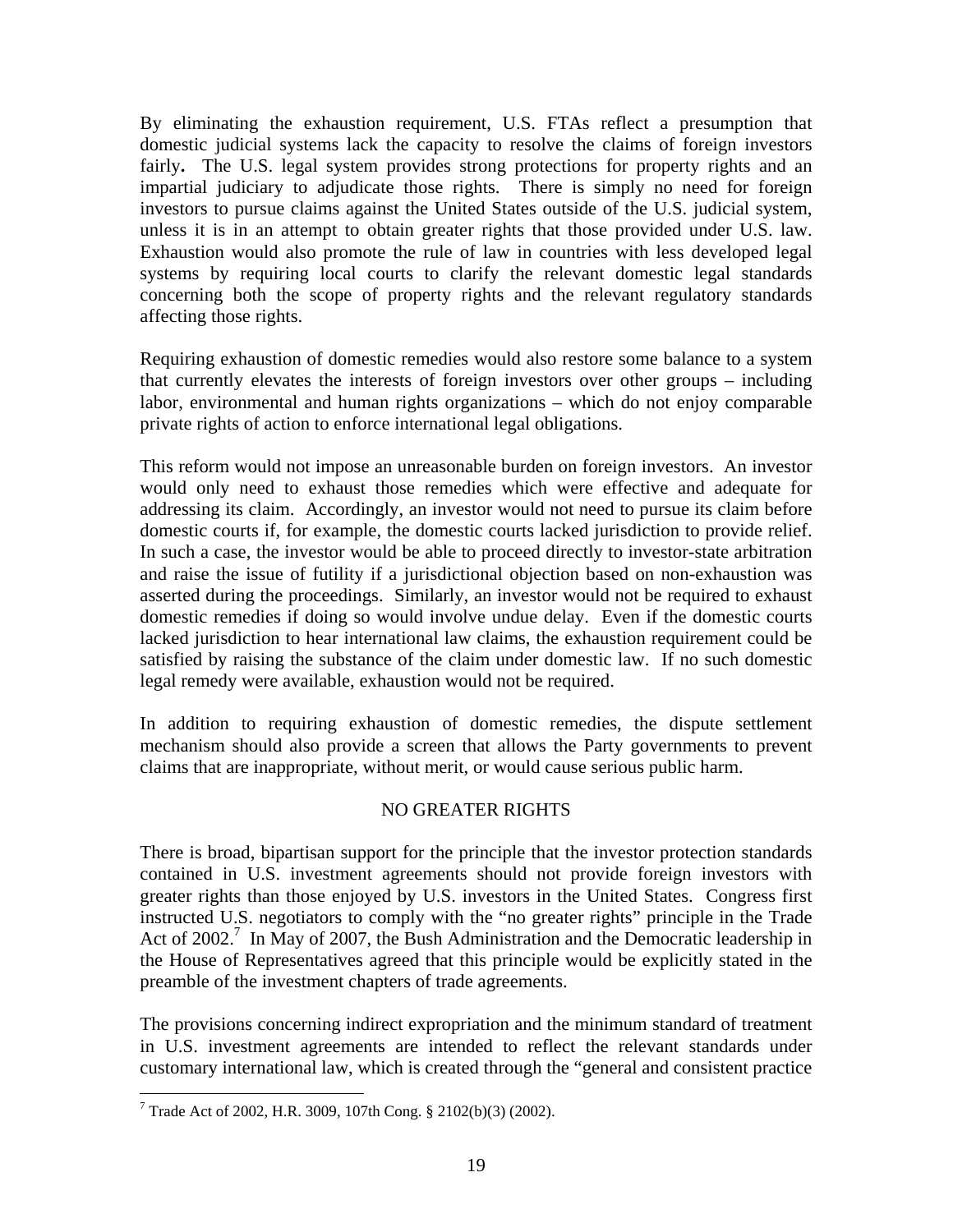of states followed by them from a sense of legal obligation."<sup>8</sup> Given that the U.S. Constitution provides among the highest levels of protection for property rights of any country, standards that are based on the general and consistent practice of nations regarding the protection of property rights would generally comply with the no greater rights principle.

Unfortunately, arbitral tribunals have not based their interpretations of the "indirect expropriation" and "minimum standard of treatment" provisions of investment agreements on the actual practice of nations, but rather have simply cited the characterization of these standards by other tribunals, using essentially a common law methodology to create "evolving" standards of investor protection.<sup>9</sup> The following recommendations respond to these and other provisions of the Model BIT that could conflict with the "no greater rights" mandate.

### **1. Codify the State Department's position in** *Glamis* **regarding the standard of proof for identifying principles of Customary International Law (CIL).**

Article 10.5 of the Peru FTA, for example, states that the minimum standard of treatment – including its "fair and equitable treatment" component – is limited to the customary international law standard for the treatment of aliens and does not encompass any additional rights. FTAs similarly state that the prohibition on uncompensated expropriation "is intended to reflect customary international law concerning the obligation of States with respect to expropriation."

Annex 10-A of the Peru FTA further clarifies that customary international law "results from a general and consistent practice of States that they follow from a sense of legal obligation." This language does not provide adequate guidance on the standard for demonstrating that a purported principle of customary international law exists. This uncertainty about the standard for demonstrating CIL has created uncertainty about the scope of the indirect expropriation and minimum standard of treatment obligations, which are derived from CIL.

The State Department has provided useful guidance on this point in the memoranda it submitted on behalf of the United States in the recently concluded *Glamis Gold Ltd. v. United States* arbitration. The following two principles in particular are relevant:

a. The claimant has the burden of demonstrating both the existence of a rule of customary international law and of demonstrating that the respondent State has violated that rule with regard to the investor; $^{10}$  and

 $\overline{a}$ 8 RESTATEMENT (THIRD) OF THE FOREIGN RELATIONS LAW OF THE UNITED STATES*,* § 102(2) (1987).

<sup>9</sup> *See generally* Matthew C. Porterfield*, An International Common Law of Investor Rights?* 27 U. Pa. J. Int'l Econ. L. 79 (2006).

<sup>&</sup>lt;sup>10</sup> Counter- Memorial of Respondent United States of America, Glamis Gold v. United States of America at 222 (Sept. 19, 2006), available at http://www.state.gov/documents/organization/73686.pdf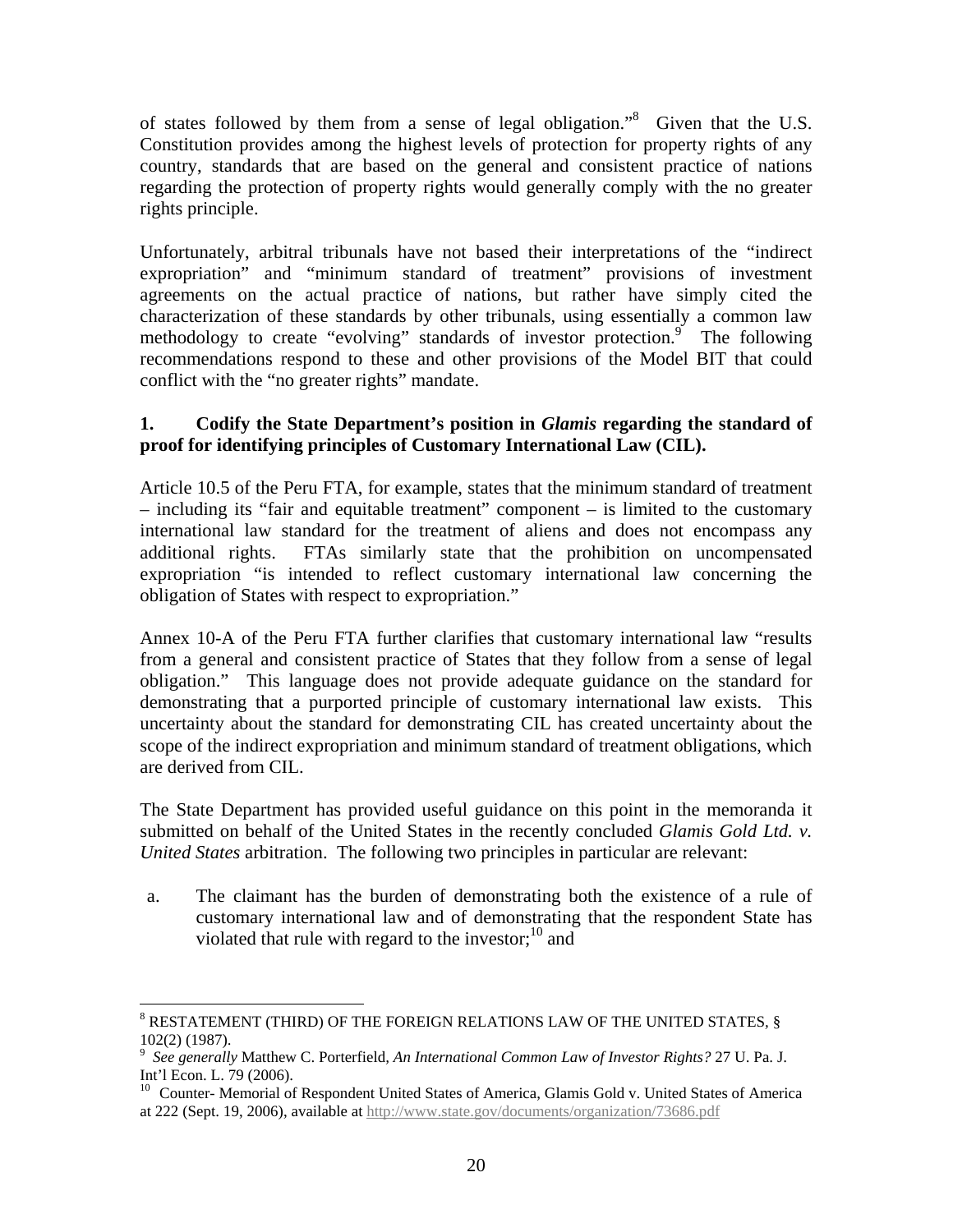b. the awards of arbitral tribunals are insufficient to demonstrate the content of customary international law, particularly when the arbitral awards do not examine relevant state practice.<sup>11</sup>

The investment chapter should codify the State Department's positions on these important principles in order to clarify the proper standard for establishing CIL, particularly as it relates to the minimum standard of treatment and expropriation.

#### **2. Codify the State Department's position in** *Glamis* **regarding the content of the minimum standard of treatment in the Model BIT.**

In *Glamis*, the State Department noted that state practice and *opinio juris* had established minimum standards of treatment with regard to foreign investors and investment in only a "few areas." The State Department identified three such areas:

- the obligation to provide internal security and police protection to foreign investors and investment (*i.e.* "full protection and security"),
- the obligation not to "deny justice" by engaging in "notoriously unjust" or "egregious" conduct in judicial or administrative proceedings (*i.e.* the *Neer* standard), and
- the obligation to provide compensation for expropriation (which is redundant with the expropriation articles of BITs and FTA investment chapters).<sup>12</sup>

Conversely, the State Department rejected Glamis' assertion that the minimum standard of treatment prohibits either conduct that frustrates an investor's expectations concerning an investment<sup>13</sup> or "arbitrary"<sup>14</sup> conduct. Regarding Glamis' claim that the minimum standard of treatment required compensation for measures that adversely affect an investor's expectations, the State Department noted that such an interpretation was both inconsistent with the no greater rights mandate and unsupported by state practice:

United States law does not compensate plaintiffs solely upon a showing that regulations interfered with their expectations, as such a showing is insufficient to support a regulatory takings claim . . . It is inconceivable that the *minimum standard of treatment* required by international law would proscribe action commonly undertaken by States pursuant to national law.<sup>15</sup>

 $\overline{a}$ 

<sup>&</sup>lt;sup>11</sup> Rejoinder of Respondent United States of America, Glamis Gold v. United States of America at 150-54 (March 15, 2007), *available at* http://www.state.gov/documents/organization/82700.pdf

<sup>&</sup>lt;sup>12</sup> See U.S. Counter-Memorial at 221<br><sup>13</sup> See U.S. Counter-Memorial at 233<br><sup>14</sup> See U.S. Counter-Memorial at 227 ("Glamis has also failed to present any evidence of relevant State practice to support its contention that Article 1105(1) imposes a general obligation on States to refrain from 'arbitrary' conduct.")

<sup>&</sup>lt;sup>15</sup> U.S. Counter-Memorial at 234 and note 1017, citing *Usery v. Turner Elkhorn Mining Co.*, 428 U.S. 1, 16 (1976) ("our cases are clear that legislation readjusting rights and burdens is not unlawful solely because it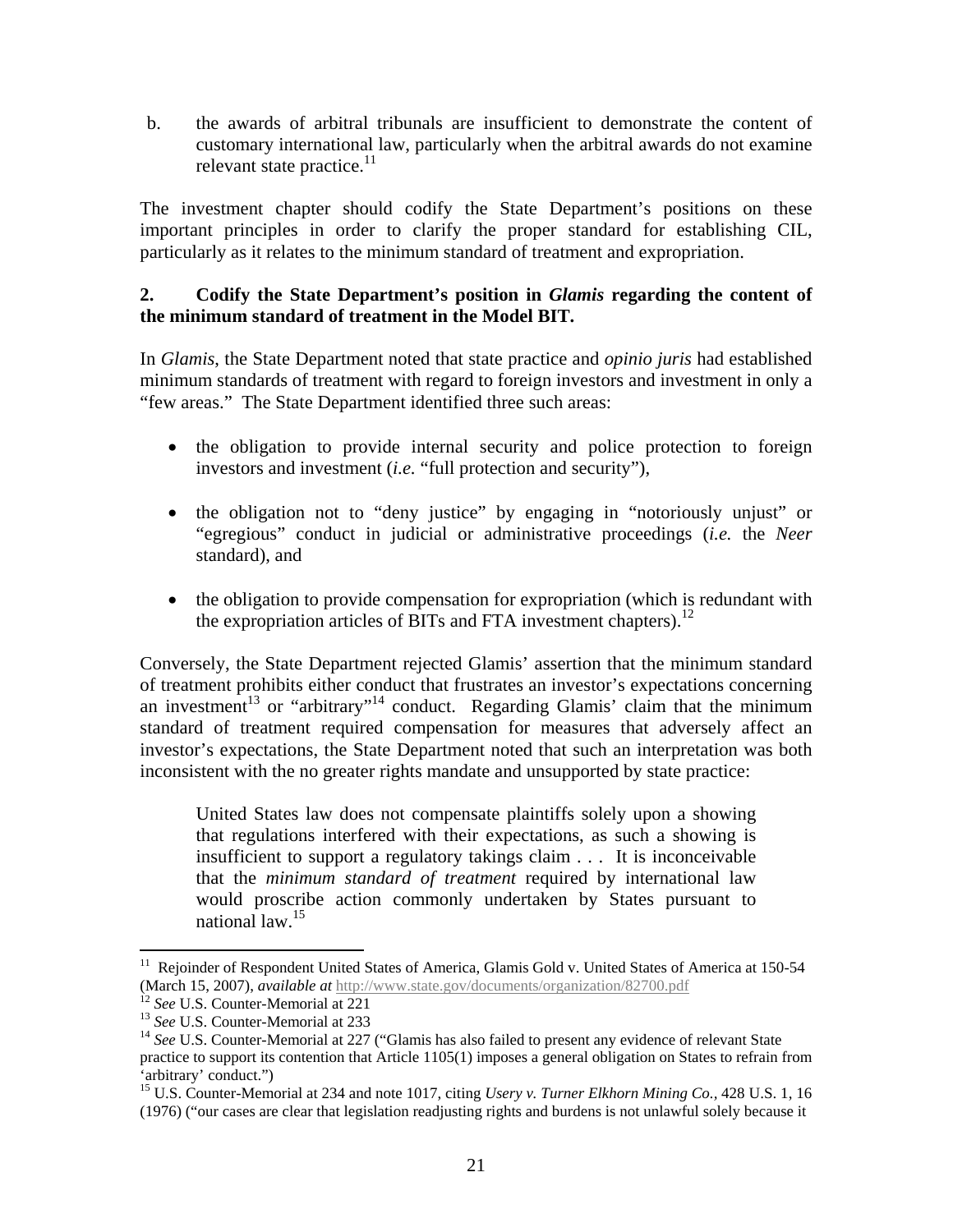The asserted right to compensation for government measures that a tribunal deems "arbitrary" would similarly provide greater rights that the comparable standard under U.S. law.

### **3. The FTA should clarify that an "indirect expropriation" occurs only when a host state seizes or appropriates an investment for its own use or the use of a third party, and that regulatory measures that adversely affect the value of an investment but do not transfer ownership of the investment do not constitute acts of indirect expropriation.**

Annex 10-B of the Peru FTA, for example, contains several important clarifications concerning the standard for "indirect expropriation." Two provisions in particular are significant: the language indicating that in order to constitute an expropriation a measure must affect a property right, and the statement that "[e]xcept in rare circumstances, nondiscriminatory regulatory actions by a Party that are designed and applied to protect legitimate public welfare objectives, such as health, safety and the environment, do not constitute indirect expropriations."

Despite these reforms, however, there remains the potential that the indirect expropriation provisions of BITs could be applied in a manner that would violate the "no greater rights" principle by providing foreign investors with greater rights than the comparable protections of the Takings Clause of the Fifth Amendment of the U.S. Constitution.

For example, the restriction of expropriation claims to situations involving "property" as opposed to the more broadly defined "investment" is also inadequate to ensure compliance with the "no greater rights" principle, because it does not reflect that the requirement of compensation for "regulatory takings" under the Fifth Amendment of the U.S. Constitution has generally been only held to apply to regulations affecting *real*  property. For example, the Supreme Court has indicated that personal property is unlikely to be the basis for a successful regulatory takings claim given that "in the case of personal property, by reason of the State's traditionally high degree of control over commercial dealings, [the owner] ought to be aware of the possibility that new regulation might even render his property economically worthless."<sup>16</sup>

upsets otherwise settled expectations"); and *United States v. Carlton*, 512 U.S. 26, 33-34 (1994) ("An entirely prospective change in the law may disturb the relied-upon expectations of individuals, but such a change would not be deemed therefore to be violative of due process.").

<sup>16</sup> *Lucas v. South Carolina Coastal Comm'n*, 505 U.S. 1003, 1027-28 (1992). The Supreme Court's decision in *Ruckelshaus v. Monsanto Co.*, 467 U.S. 986 (1984), which involved a claim that the disclosure of trade secrets by the federal government constituted a taking, is sometimes cited as an example of the application of the regulatory takings analysis outside the context of real property. The Court in *Monsanto*, however, stressed that "[w]ith respect to a trade secret, the right to exclude others is central to the very definition of the property interest. Once the data that constitute a trade secret are disclosed to others, or others are allowed to use those data, the holder of the trade secret has lost his property interest in the data." *Monsanto*, 467 U.S. at 1012. Accordingly, "*Monsanto* is a case in which the government conduct in question was the functional equivalent of a direct appropriation of the entire piece of property, as opposed to a mere regulation of that property." Eduardo Moisès Peñalver, *Is Land Special?* 31 Ecology L.Q. 227, 231, n. 20 (2004).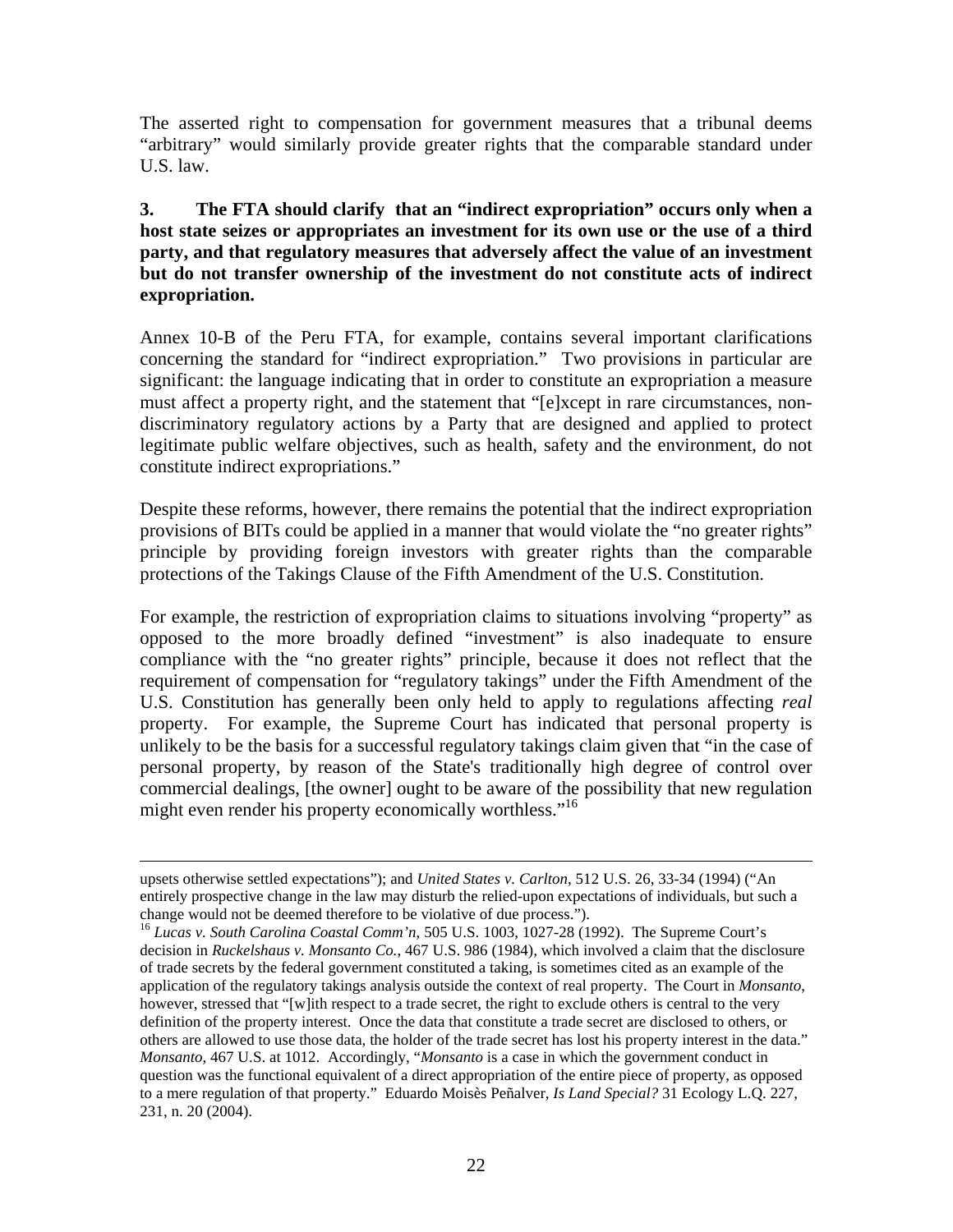Moreover, the indirect expropriation provision in investment agreements has been interpreted to require compensation based on the impact of the government measure on the value of the investment, regardless of whether there has actually been some appropriation of an asset by the government. This interpretation of the standard for indirect expropriation cannot be justified as reflecting the general practice of states, given that the dominant practice of nations is to provide for compensation only when the government has actually acquired an asset, not when the value of an asset has been adversely affected by regulatory measures.

It may be argued that domestic legal standards regarding expropriation do not constitute relevant state practice with regard to international relations for the purposes of identifying customary international law. Domestic legal standards for expropriation, however, are relevant to the identification of state practice given that they generally define the standard of protection for both domestic and foreign property owners. There is no indication that it is the general and consistent practice of nations to provide foreign investors with a higher standard of protection with regard to regulatory expropriations than is provided to domestic investors. To the contrary, some jurisdictions – such as the United States with its "no greater rights" principle – explicitly link their international practice to their domestic standards of protection for property rights.

Accordingly, we recommend that the FTA clarify that an indirect expropriation occurs only when the government acts indirectly to seize or transfer ownership of an investment, and not when the government merely acts in a manner that decreases the value of profitability of an investment. This approach would be consistent with both the "no greater rights" mandate and the general practice of states that forms the basis of customary international law.

### **4. Narrow the definition of investment to include only the kinds of property that are protected by the U.S. Constitution. This would mean excluding the expectation of gain or profit and the assumption of risk.**

The definition of "Investment" in Article 10.28 of the Peru FTA, for example, is much broader than the real property rights and other specific interests in property that are protected under the U.S. Constitution, and includes "every asset that an investor owns or controls, directly or indirectly, that has the characteristics of an investment, including such characteristics as the commitment of capital or other resources, the expectation of gain or profit, or the assumption of risk." Under the U.S. Constitution, in contrast, such broad economic interests are not considered protected forms of property. Moreover, the FTA definition does not recognize the Supreme Court's holdings that property interests are limited by background principles of property and nuisance law.

We also recommend that no special protections be given to financial instruments such as futures, options, and derivatives.

### **5. Explicitly limit national treatment to instances in which a regulatory measure is enacted for a primarily discriminatory purpose.**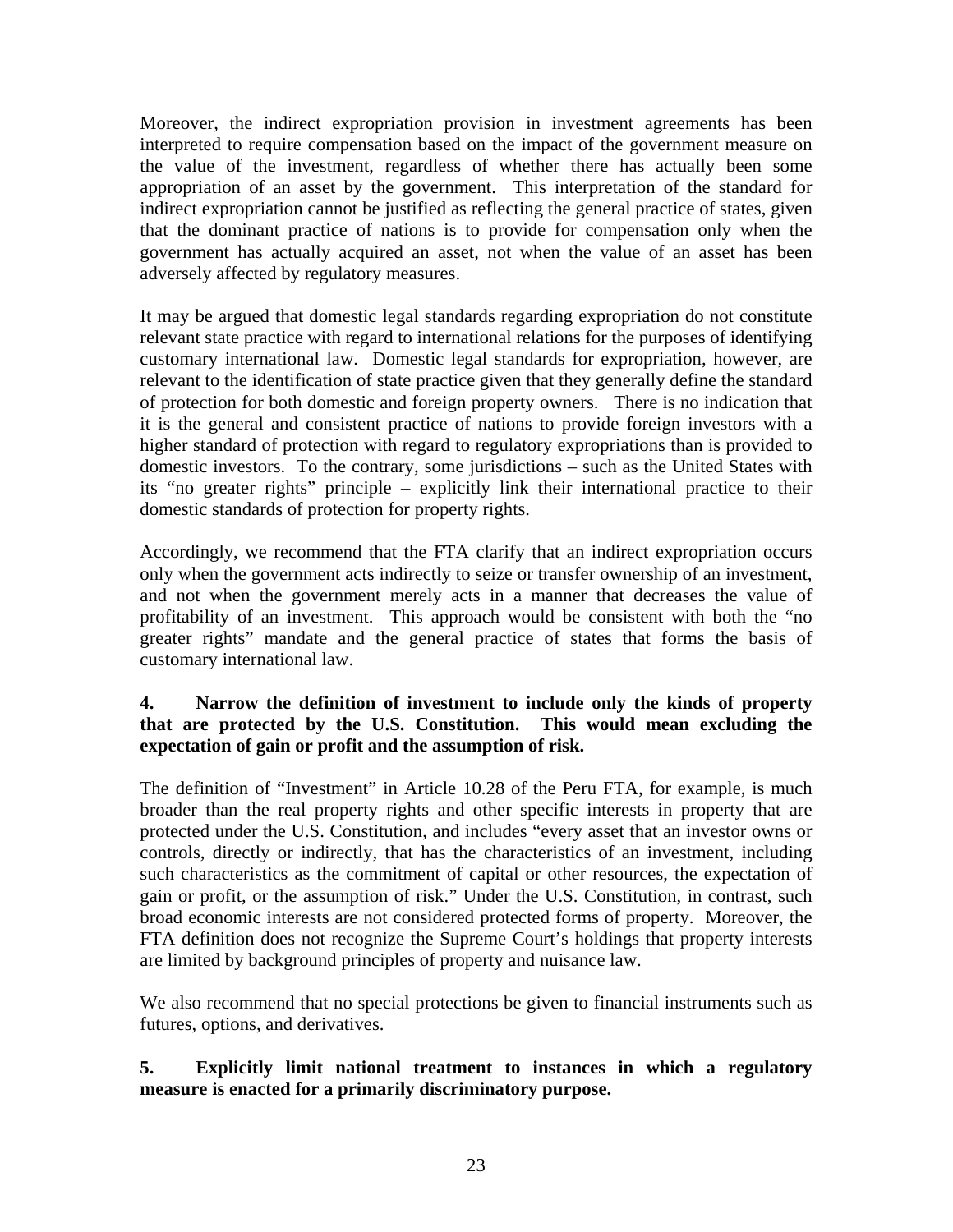The broad scope of the "national treatment" non-discrimination principle in FTAs (e.g., Article 10.3 of the Peru FTA) leaves the principle open to interpretations by international tribunals that could have negative consequences for appropriate environmental, health and safety, and other public interest protections. As has been the case in WTO jurisprudence, the principle can be interpreted by tribunals as prohibiting regulatory actions that result in "de facto" discrimination, even when there is no facial or intentional discrimination involved. For example, an otherwise neutral regulatory action to protect the environment that results in a disproportionate impact on a foreign investor could run afoul of this standard.

### **6. Revise the FTA template to ensure that foreign subsidiaries are not allowed to bring investment claims against a nation that is the home of their parent company.**

FTA language on Denial of Benefits contains a loophole that allows corporations to bypass their own country's domestic courts by filing investor-state claims through foreign subsidiaries located in a partner nation. This is explicitly permitted in, for example, Article 10.12 of the Peru FTA, so long as the corporation has "substantial business activities" in the other Party. We are concerned that global corporations will inappropriately use this provision to avoid the normal "diversity of nationality" requirement for investor to state arbitration before international tribunals.

### STATE OWNED ENTERPRISES

It can be anticipated that the TPPTA will lead to more foreign direct investment from the parties into the U.S. market. The consequences of inward investments made by foreign state-owned enterprises from the current and future proposed parties on our domestic industries and workers must be taken into account. Therefore, investment rights can no longer be viewed in the main as a package of rights to protect outward bound investment. Any agreement must ensure that SOEs are not permitted to gain an unfair advantage when acquiring U.S. assets, for example, by receiving financing for covered investments at below-market interest rates or access to other anti-competitive subsidization by the foreign government. Any investment chapter needs to strike a balance that ensures foreign SOEs investing and operating in the U.S. do not engage in anti-competitive behavior that undermines our domestic competitiveness, job creation and innovation. An investment chapter should provide meaningful disciplines to ensure open and fair competition in the U.S. market free from anti-competitive foreign government intervention.

## **3. PROCUREMENT**

The AFL-CIO has long maintained that trade agreements should not constrain federal and sub-federal procurement rules that serve important public policy aims such as local economic development and job creation, environmental protection and social justice – including respect for human and workers' rights. Maintaining this policy space is not an academic issue. In 2008, the contours of our procurement policy came into sharp focus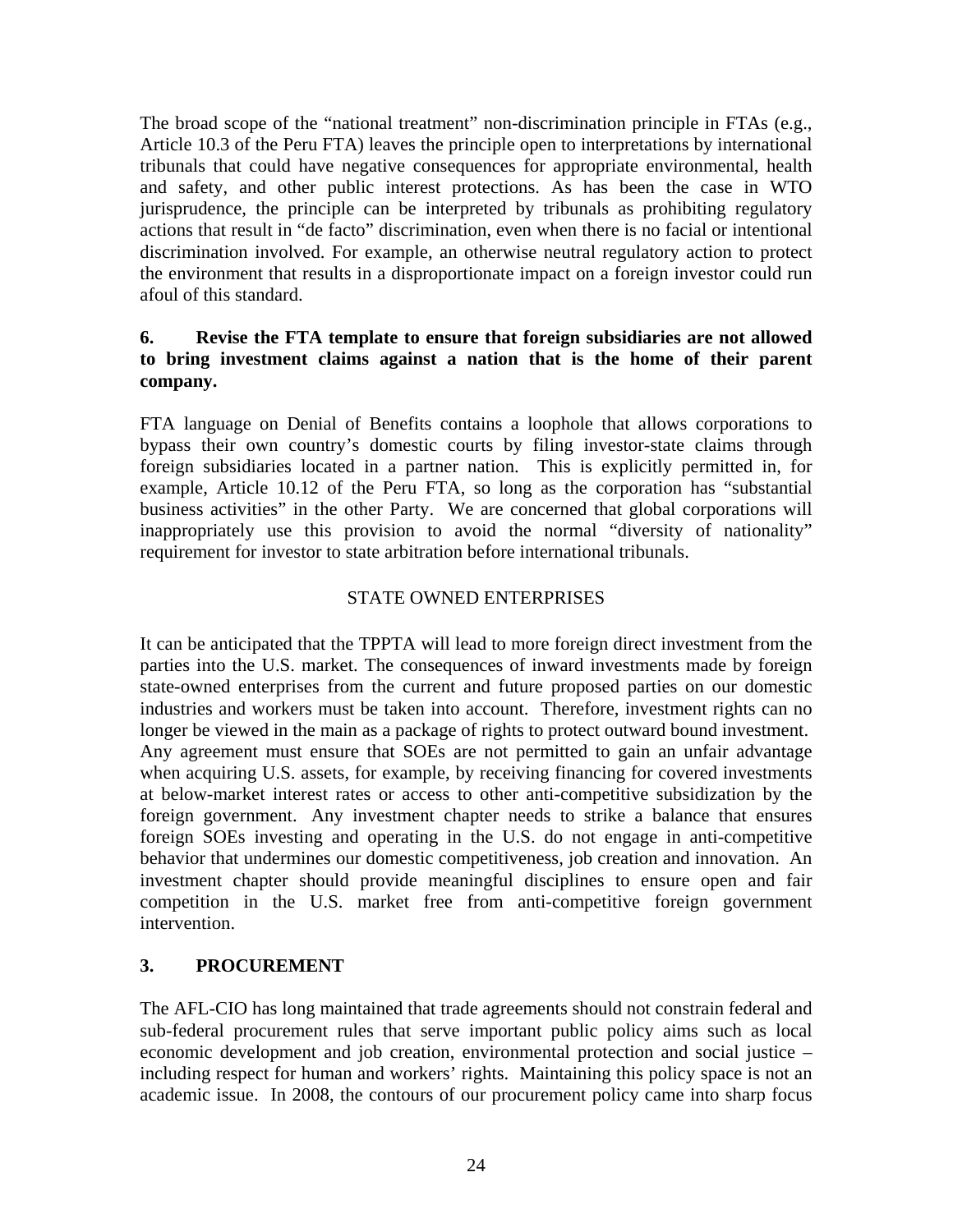with the congressional debate over the American Recovery and Reinvestment Act (ARRA), the largest domestic economic stimulus program since the Great Depression. Even as the U.S. reiterated our adherence to our procurement obligations under the WTO Agreement on Government Procurement (AGP) and our various FTAs, the limitations placed on foreign firms to bid on ARRA-financed projects sparked an intense international debate on trade and procurement policy.

It is unclear how long the TPPTA will take to be negotiated, ratified and to come into force, nor do we know how long the USG will continue to employ fiscal measures to stimulate the economy. However, it should be taken into consideration that Brunei, New Zealand and Vietnam, potential TPPTA partners with whom the USG does not already have an FTA, are not signatories to the AGP. Thus, any procurement concessions made in the TPPTA would mean new procurement access for those countries as to future covered procurement, including any federal jobs funding that may have Buy America provisions akin to those found in the ARRA (again assuming such funds are still being distributed at the time the TPPTA should come into force). Even after this recovery, we need to carefully consider the diminished impact of fiscal stimulus during future economic recessions the more we open up procurement to foreign firms (and thereby lose the ability to direct funds to domestic job creation). Thus, the USG should negotiate language that would carve out all procurement projects funded by stimulus funds appropriated in response to a verified recession.

Even after stimulus or jobs funds are fully exhausted, however, the TPPTA would still represent at the federal level, and any states that may bind themselves to the TPPTA procurement provisions, new procurement access for those three countries. New Zealand has signaled that procurement access is a major objective in this negotiation.<sup>17</sup>

Of course, we are also aware that access to foreign procurement does create opportunities for U.S. firms, some of which may support jobs in the United States. The question is whether the jobs potentially lost to opening U.S. procurement to foreign bidders are greater than the jobs potentially gained by U.S. firms' access to foreign procurement markets. Also important are the kinds of jobs at stake. These questions deserve careful, comprehensive analysis. Based on careful analysis of the potential impacts of procurement liberalization under the TPPTA, both positive and negative, USTR should adjust its offers and requests accordingly.

We also still have concerns left unaddressed by the May 10, 2007 compromise. For many years, the AFL-CIO has raised concerns about technical specifications in procurement chapters. The procurement chapter of the U.S.-Peru FTA took a good step forward by providing that a procuring entity is also not precluded from preparing, adopting, or applying technical specifications:

- (b) to require a supplier to comply with generally applicable laws regarding
- (i) fundamental principles and rights at work; and

 $\overline{a}$ <sup>17</sup> Also notable, many of the potential partners that could eventually accede to the TPPTA are neither AGP signatories nor signatories to a pre-existing FTA, including China, Indonesia, Malaysia, Papua New Guinea, the Philippines, Russia, Taiwan and Thailand.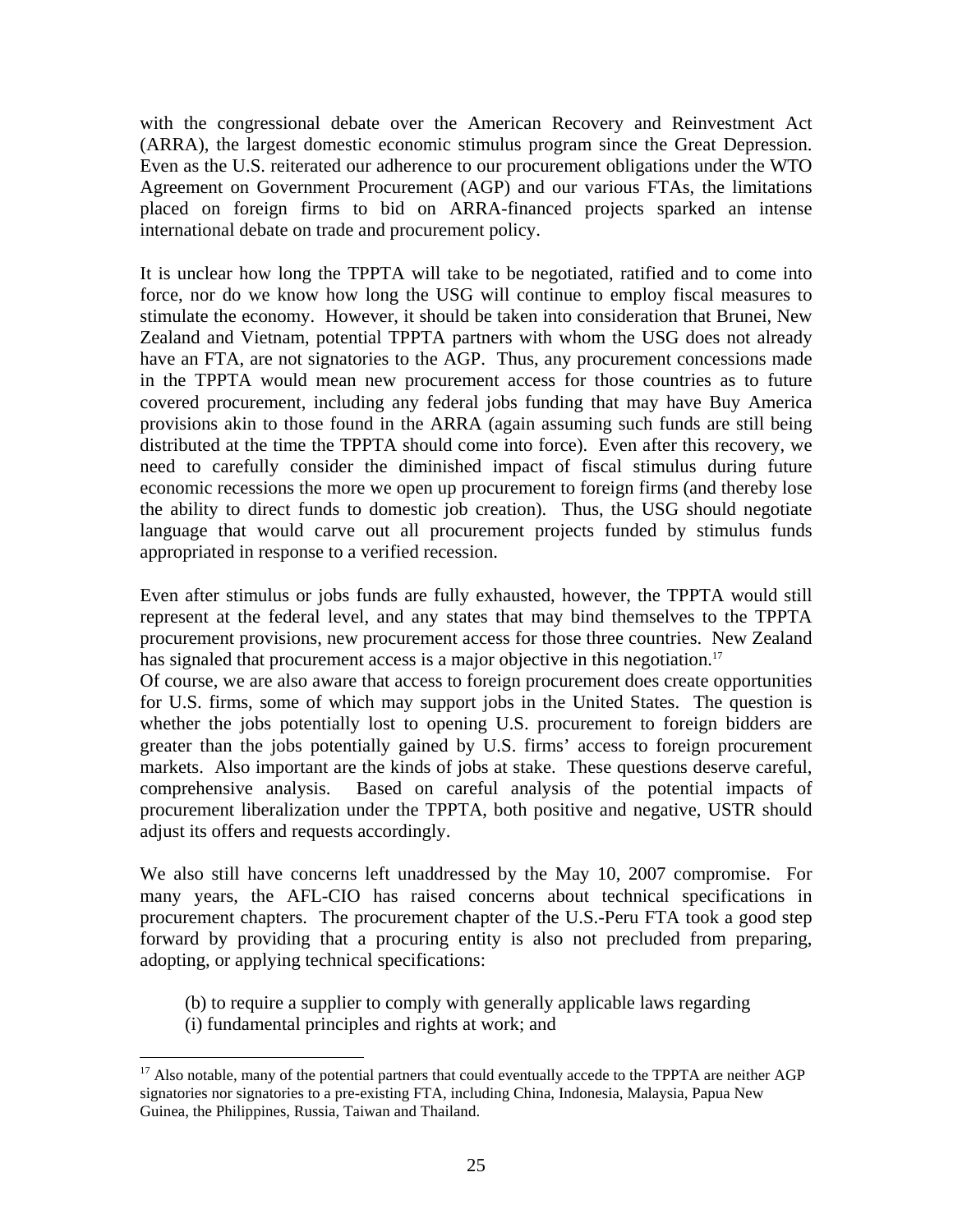(ii) acceptable conditions of work with respect to minimum wages, hours of work, and occupational safety and health

We urge the administration to expand the language above to include living wage laws and, for the sake of clarity, prevailing wage laws.

We also urge that negotiations proceed on a "positive list" approach whereby only entities, goods and services that are specifically listed be covered by the agreement's procurement rules. Such an approach would be more in keeping with the approach taken under the AGP, which employs a positive list for federal entities and goods, though not services. U.S. trade agreements currently employ a negative list approach that covers all goods and services of listed entities that exceed a threshold dollar amount unless otherwise excepted.

Finally, we expect that no sub-federal entities, including those that may have bound themselves under one or more of the previous FTAs with Chile, Singapore, Australia and/or Peru, will be bound to the procurement provisions of the TPPTA without their expressed consent. Further, the goods and services covered under the existing FTAs should not automatically form the basis of the U.S. offer under the TPPTA.

### **4. SERVICES**

#### a. Public Services

Except for the very limited situation in which *no* private providers compete with a government provided service, a public service can be subject to the rules of a trade agreement. Thus, under existing FTAs, a party may challenge domestic policies that protect governmental services if they believe these policies put private providers at a competitive disadvantage - even where government involvement is necessary to guarantee access to essential services in areas such as health care, education, and utilities. FTA rules also penalize governments that reverse privatizations, even if such privatizations have lowered service quality or have led to less public accountability and access. This should be prohibited.

In the past, the USG exempted some existing laws and regulations from some of the rules of the services and investment chapters of the agreement, but many existing and future laws or policies could still be challenged under our FTAs. The exemptions the USG have taken in past trade agreements for public services have been inadequate. For example, the USG has filed exemptions from some investment and services rules for measures relating to law enforcement, correctional services, income security or insurance, social security or insurance, social welfare, public education, public training, health, and child care. However, the USG has in the past left out a number of important public services, such as energy services, water services, sanitation services, and public transportation services. The USG must exempt essential public services from otherwise applicable TPPTA service and investment rules.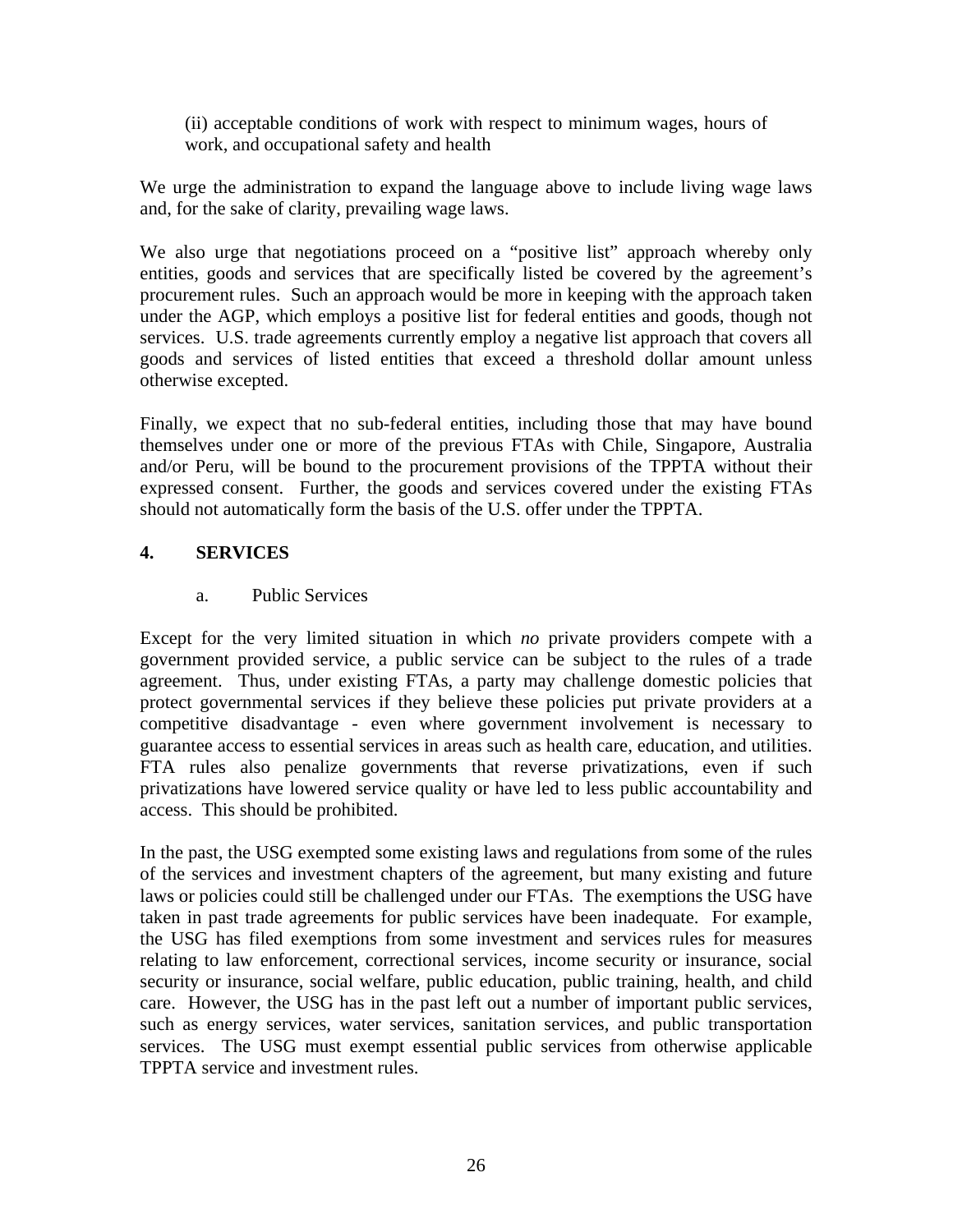b. Financial Services

Article 12.10 of the Peru FTA is aimed at protecting government actions to secure the integrity and stability of its financial system from challenge. However, the final sentence of that provision is unclear and could be interpreted in a manner that would undermine the overall prudential exception.

1. Notwithstanding any other provision of this Chapter or Chapter Ten (Investment), Fourteen (Telecommunications), or Fifteen (Electronic Commerce), including specifically Articles 14.16 (Relationship to Other Chapters) and 11.1 (Scope and Coverage) with respect to the supply of financial services in the territory of a Party by a covered investment, a Party shall not be prevented from adopting or maintaining measures for prudential reasons,4 including for the protection of investors, depositors, policy holders, or persons to whom a fiduciary duty is owed by a financial institution or cross-border financial service supplier, or to ensure the integrity and stability of the financial system. Where such measures do not conform with the provisions of this Agreement referred to in this paragraph, they shall not be used as a means of avoiding the Party's commitments or obligations under such provisions.

Although this sentence is based on language in the GATS, this is not a strong argument for retaining it, particularly as the administration works to apply lessons from the recent financial crisis. It's worth noting that this potentially "self-canceling" sentence is absent from an otherwise similar section of North American Free Trade Agreement (Article 1410.1). Yet even the NAFTA provision has been interpreted as permitting tribunals to review financial measures to determine whether they are "reasonable" or "arbitrary."18 Accordingly, even if the second sentence of Article 12.10 is deleted, language clarifying that the prudential measures exception is intended to be self-judging is necessary unless the U.S. government intends to subject its applications of the exception to review by investment tribunals.

We therefore recommend that the administration conduct a thorough legal review of the "prudential measures" exception. Based on the outcome of these legal reviews, the U.S. government should consider including a stronger prudential measures exception. Specifically, the U.S. government should consider eliminating the arguably self-canceling second sentence and including language indicating that the prudential measures exception is self-judging (similar to the language in the essential security provisions of recent FTAs).

## **5. TRADE REMEDIES AND SAFEGUARDS**

### Anti-Dumping & Countervailing Duties

<u>.</u>

Laws designed to provide relief to domestic industries that have been injured or threatened with injury by imports are an important trade policy tool for workers and U.S. based manufacturers. It is absolutely critical that our trade laws, including antidumping, countervailing duty and safeguard laws not be weakened through the TPPTA. Indeed, the preservation of our trade remedy laws was a principal negotiating objective included in the now expired Trade Promotion Authority (TPA). The USG should continue to resist

<sup>&</sup>lt;sup>18</sup> See Fireman's Fund Insurance v. United Mexican States, ICSID Case No. ARB(AF)/02/01 (Awa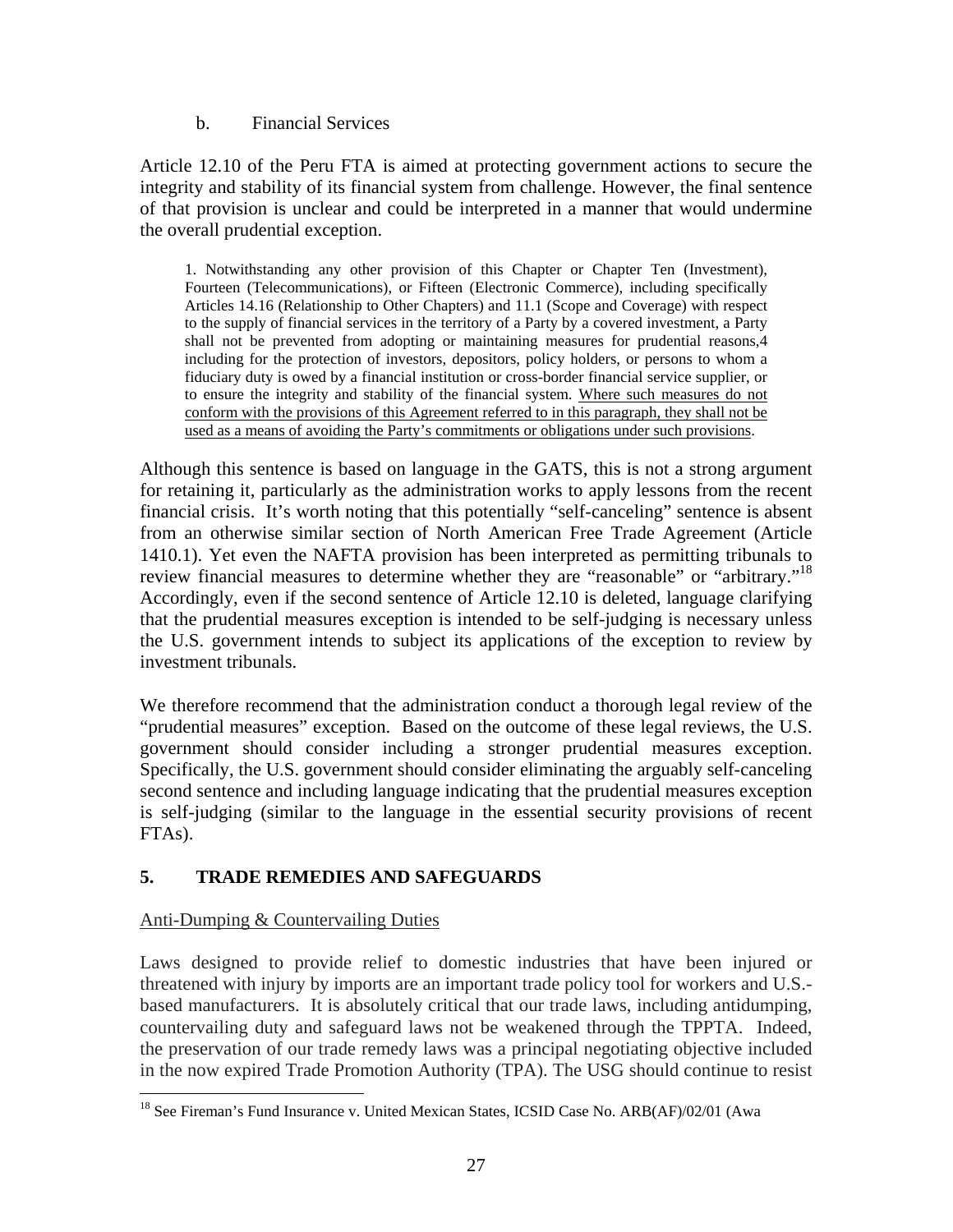any efforts, most recently attempted by South Korea, to weaken trade remedy laws in any way.<sup>19</sup> For example, the AFL-CIO believes that it is important that the TPPTA explicitly provide that *zeroing* is an acceptable methodology in AD calculations among the signatory countries in investigative and administrative proceedings.

### **Safeguards**

As with earlier FTAs, the trade remedies provisions also authorize a party to the trade agreement to apply a transitional safeguard measure for a limited time against imports of the other party if, as the result of the reduction or elimination of a duty mandated by the agreement, a product is being imported in increased quantities as to be a substantial cause of serious injury to a domestic industry that produces a like or directly competitive good. The party imposing the safeguard must provide a mutually agreed-upon amount of compensation. If the parties do not agree, the other party may suspend concessions on imports of the other party in an amount that has trade effects substantially equivalent to the safeguard measure.

We oppose any weakening of the safeguard measures available under the WTO. As explained above, this is one of the few remedies in place to address the serious harm caused by surging imports that result in market disruption in the U.S. market, which cost good-paying manufacturing jobs. The USG should not negotiate safeguard provisions in the TPPTA but instead should retain full use of the WTO safeguard measures. If a safeguard chapter is included in the agreement, it should be substantially strengthened. For example, the safeguard measures available should go beyond a tariff snap-back, should be automatic if established criteria are met; should not be limited to two years and should not sunset after ten years. Further, the imposition of safeguards should not give rise to compensation, given the serious harm that import surges have on our industrial capacity and workers.

Upon further analysis, USTR may identify goods that are particularly sensitive. Special safeguard mechanisms should be considered where sensitivities have been identified.

## **6. INTELLECTUAL PROPERTY**.

For years, the IPR chapters of our FTAs have provided excessive protections for the producers of brand-name pharmaceuticals. Indeed, these agreements far exceeded the international standards for patent protection established in the WTO Agreement on Trade-Related Aspects of Intellectual Property Rights (TRIPS). Together, these provisions jeopardized access to affordable medicines, particularly in developing countries. The May 10, 2007 compromise took a significant step forward in cutting back

 $\overline{a}$  $19$  Although the KORUS FTA provides that each party retains all rights and obligations under the WTO agreements, we urge that the new procedural language included in Sections B and C of the KORUS FTA Trade Remedy Chapter not be replicated elsewhere, as it may have the effect of weakening available trade remedies. See Labor Advisory Committee (LAC) Report on the KORUS FTA for a full articulation of those concerns.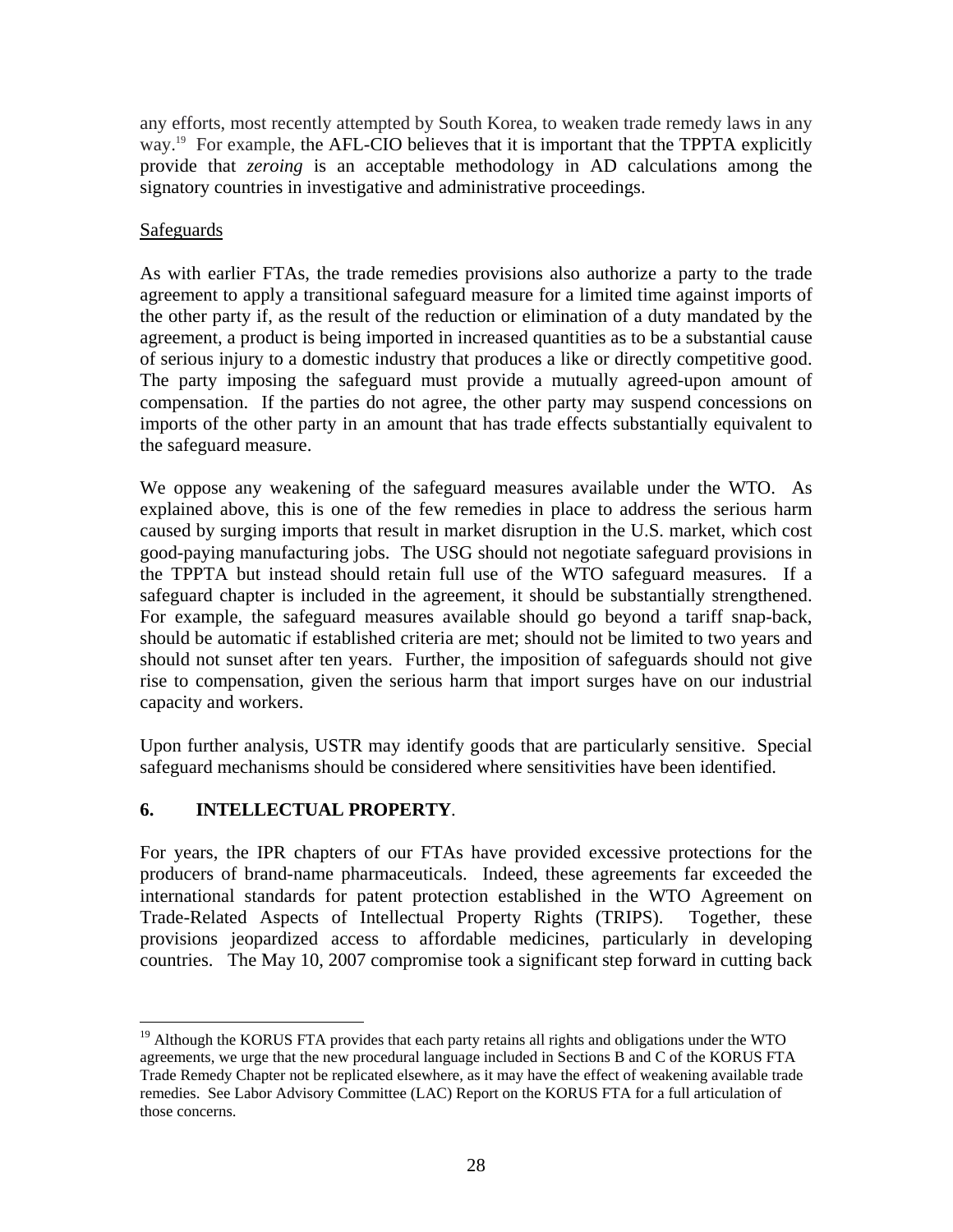the most onerous requirements for the intellectual property protection of pharmaceuticals. However, harmful language on data exclusivity remains in the Peru FTA agreement.<sup>20</sup> In most cases, drug regulatory agencies rely upon clinical trial data produced by patentholding pharmaceutical companies to approve generic versions of those medicines. Article 39.3 of the TRIPS Agreement requires protection of clinical trial data against unauthorized public disclosure. However, a government drug regulatory authority can rely upon the trial data to establish the effectiveness and safety of a generic version of a patented medicine. When a generic version of a medicine is produced or imported, a generic manufacturer thus only has to establish 'bio-equivalence' between its medicine and the patented version. The regulatory authority can rely upon the previously submitted clinical trial data to establish the drug's efficacy and safety.

Data exclusivity precludes use of clinical trial data of an originator company by a drug regulatory authority, even establishing marketing approval, normally for a defined period (five years in US FTAs). As a result, when a generic producer wishes to introduce a generic version of a patented medicine, it cannot rely upon the already produced data. The company would have to produce new clinical data to establish a drug's efficacy and safety, which would be both costly and unethical, since patients would be required to take placebos when a known treatment is already available. Since generic manufacturers rely upon narrow margins to produce cheap medicines, they would be precluded from entering the market to produce affordable, generic versions.

Data exclusivity thus imposes unnecessary costs – in financial and human health term on public health systems, which are forced to purchase brand-name pharmaceuticals at elevated prices when cheaper generic medicines would otherwise be available, but for the FTA. For example, a 2007 study by Oxfam International found that the IPR provisions of the US-Jordan FTA, especially the data exclusivity provisions, prevented generic competition for 79 percent of medicines launched by 21 multinational pharmaceutical companies since 2001, when the agreement entered into force. Further, the study found that the government faced between \$6.3 and 22 million in additional expenditures for medicines with no generic competitor as a result of enforcement of data exclusivity.

No TRIPS "plus" provisions, such as data exclusivity, should be included in the TPPTA.

As if the IPR chapter was not already enough of a gift to the pharmaceutical industry, the US-Australia and the proposed KORUS-FTA both include additional annexes on pharmaceutical products that allow, for example, private sector challenges to the pricing decisions of public pharmaceutical benefit schemes. Annex 2-C of the US-Australia FTA appears to have had little to no effect on the U.S and the potential future impact of the KORUS-FTA Chapter on Pharmaceutical Products and Medical Devices will likely be small as it appears that most U.S. programs have been exempted. However, the impact of such language on working families in Australia and Korea is of concern.

In Australia, for example, the U.S. pharmaceutical industry targeted the price control mechanism of the national pharmaceutical benefits plan. In Australia, the benefits

<u>.</u>

<sup>&</sup>lt;sup>20</sup> The data exclusivity provisions are found in Article 16.10, sub-sections 2 (b) and (c) of the Peru FTA.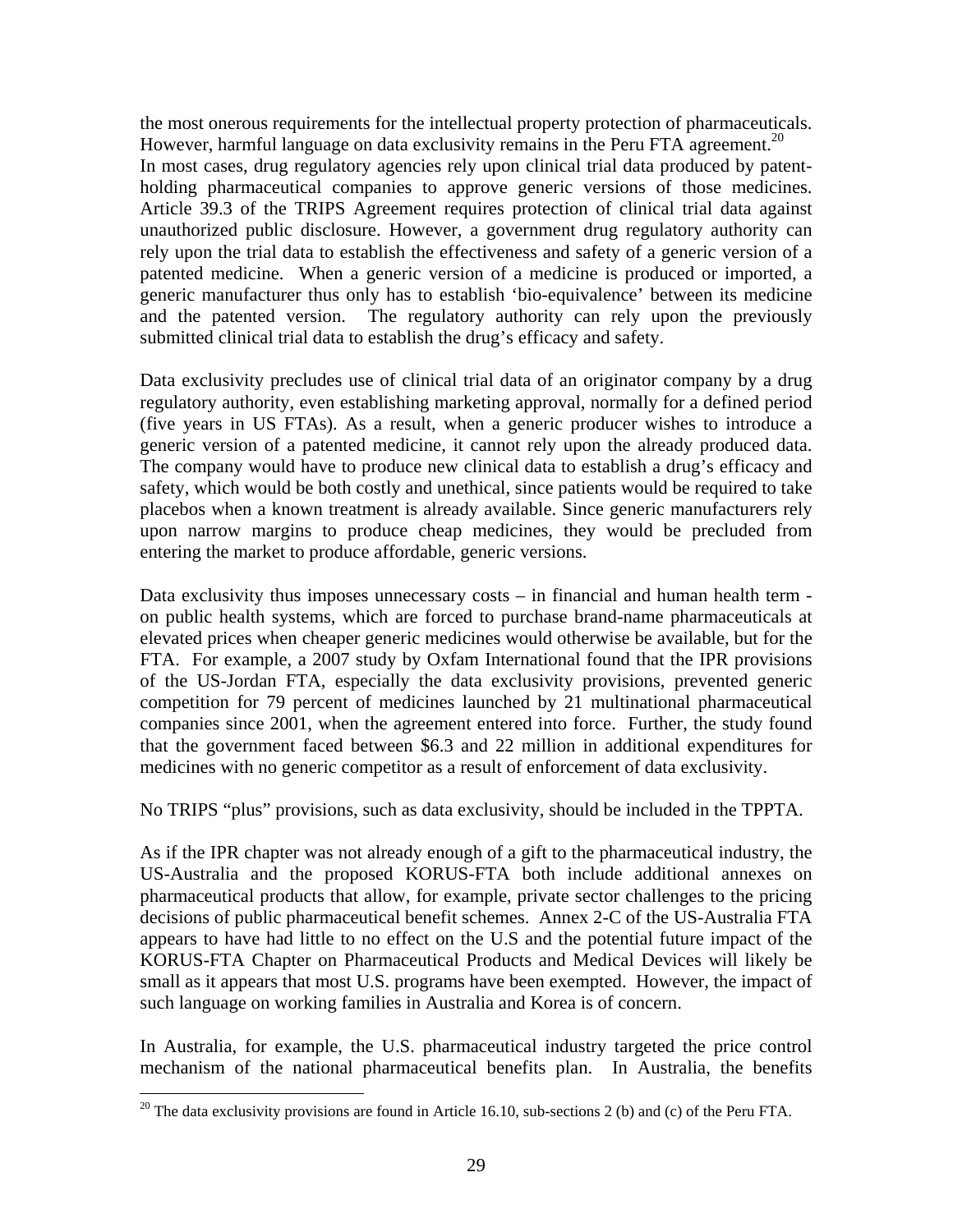scheme paid out far less for common prescription medicines than in the US, in part by employing a panel of experts to compare the price and effectiveness of new medicines with comparable, cheaper generics. Listed medicines are then made available at a regulated, subsidized price. The pharmaceutical industry argued that this system prevented them realizing the full benefits of their intellectual property. As a result, a Medicines Working Group was established under Annex 2-C, which gave priority to the "need to recognize the value of innovative pharmaceutical products." The inclusion of the working group ensured that the pharmaceutical industry could influence policy decisions and challenge public health policy decisions on trade grounds. In the following years, it was reported that the Australian government made changes to its benefits scheme to enable pharmaceutical companies to receive higher wholesale prices for some medicines.

The AFL-CIO is also aware that the U.S. pharmaceutical industry has complained for some time that the national health insurance program in New Zealand has been reluctant to pay for high-priced imported medications – favoring instead low-cost generics. The AFL-CIO strongly supports governmental efforts to control costs of medicines so as to be able to provide affordable medicines through national health care plans. We would be opposed to any U.S. government efforts in the context of the TPPTA to negotiate language that would have the effect of raising drug costs or reducing access to more affordable medicines to workers in any country.

### **7. CONSUMER PROTECTION**

In the past few years, numerous imported consumer and industrial goods, including toys, food, medicines, toothpaste, auto parts and tires, among many others, have been found to be either tainted or defective. These goods present a serious threat to the general public that cannot be tolerated. Our domestic consumer safety and trade policies must be crafted to prevent such dangerous products from reaching our shores and, subsequently, our shelves.

A major part of the problem is a breathtaking lack of inspection capacity. Federal agencies, such as the Consumer Product Safety Administration (CPSC), simply do not have the budget or the staff to inspect even a small fraction of the goods that are imported every day. Indeed, most U.S. ports of entry have no full time CPSC staff inspecting incoming cargo. The FDA, USDA, CPSC and other relevant agencies must be given the resources necessary to prevent the continued entry of tainted and defective consumer and industrial goods, especially as the volume of imported consumer goods could increase with a new trade agreement. The U.S. should consider additional regulation that would enhance its ability to stop unsafe imports.

Further, the TPPTA should be negotiated to include language that would facilitate crossborder food and consumer and industrial product safety inspections by, for example, giving safety inspectors of a TPPTA member enhanced rights to inspect the facilities of another member. The TPPTA should also include language requiring country of origin labeling, which would clearly identify the origin of food and consumer goods.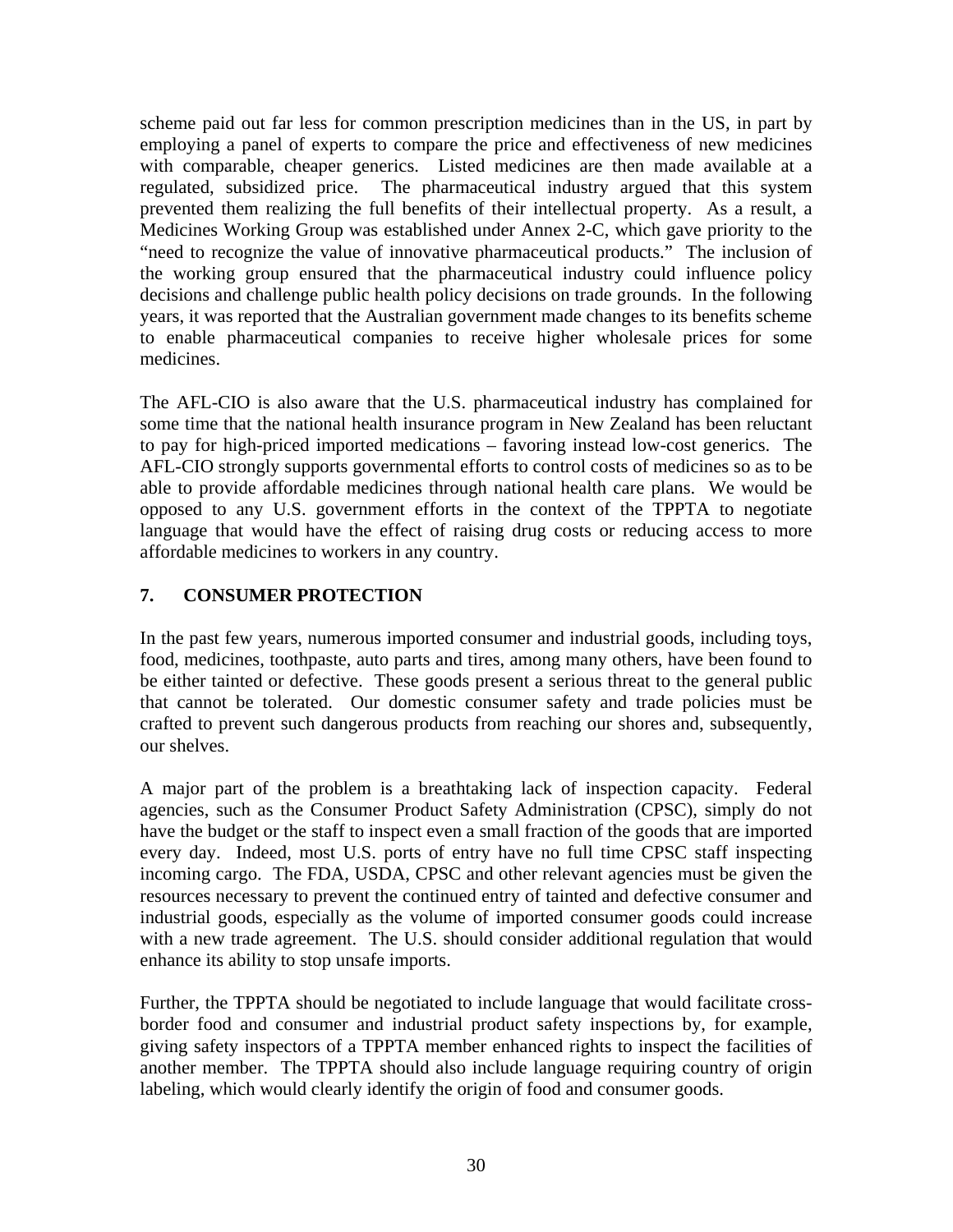## **IV. ADDITIONAL CONSIDERATIONS**

In addition to the changes suggested above to the trade template, the government needs to adopt complementary policies that will allow the U.S. to remain competitive in the global marketplace. Negotiating market access is insufficient without a comprehensive domestic strategy. Implementing the recommendations below is absolutely necessary to making progress on real trade policy reform.

### *A. The U.S. Needs an Export Promotion Strategy*

Exports of high value-added industrial goods, including exports to the major emerging market economies, are key to the strength of the world's largest developed economies. However, the United States has allowed a once strong manufacturing economy to deteriorate. Roughly 40,000 manufacturing plants closed between 2001 and 2008, with overall manufacturing employment falling 20% between 1998 and 2007.

The result of this neglect is a \$360 billion trade deficit just in the first nine months of 2009. \$165 billion of that deficit is with China, and our China imbalance is almost impervious to the recent decline of the dollar – because, of course, the dollar has not declined much against the yuan. Most dramatically, we are losing ground in high tech manufacturing. Even in the manufacture of "green" goods, which is supposed to be the new backbone of U.S. manufacturing, the U.S. is lagging far behind other countries. Only one U.S.-based wind turbine manufacturer, General Electric, is among the top ten producers of wind turbines in the world – with a 16% market share.

The United States will not have export-led growth, which will be necessary to address the still enormous trade deficit – which has deep structural roots - until we adopt a serious strategy for export promotion that includes at least the following initiatives:

## **1. Act Immediately Against Currency Manipulation**

The U.S. cannot effectively export to countries that intervene systematically to keep their currency artificially low in relation to the dollar, as China, in particular, is doing. This practice gives foreign production an effective subsidy – making their goods cheaper in the U.S. market and U.S. exports more expensive in their market. Statements by the Obama Administration on the need to end currency imbalances are positive, but need to be followed by actions in the very near future.

### **2. Ending Tax Policies that Discourage Exports**

The United States is uniquely disadvantaged in global markets by our tax system. Most countries have a Value Added Tax (VAT), which can be rebated on exported goods under WTO rules. U.S. exporters have no such advantage in foreign markets. The U.S. must negotiate the elimination of the VAT rebate, or adjust our own tax system accordingly.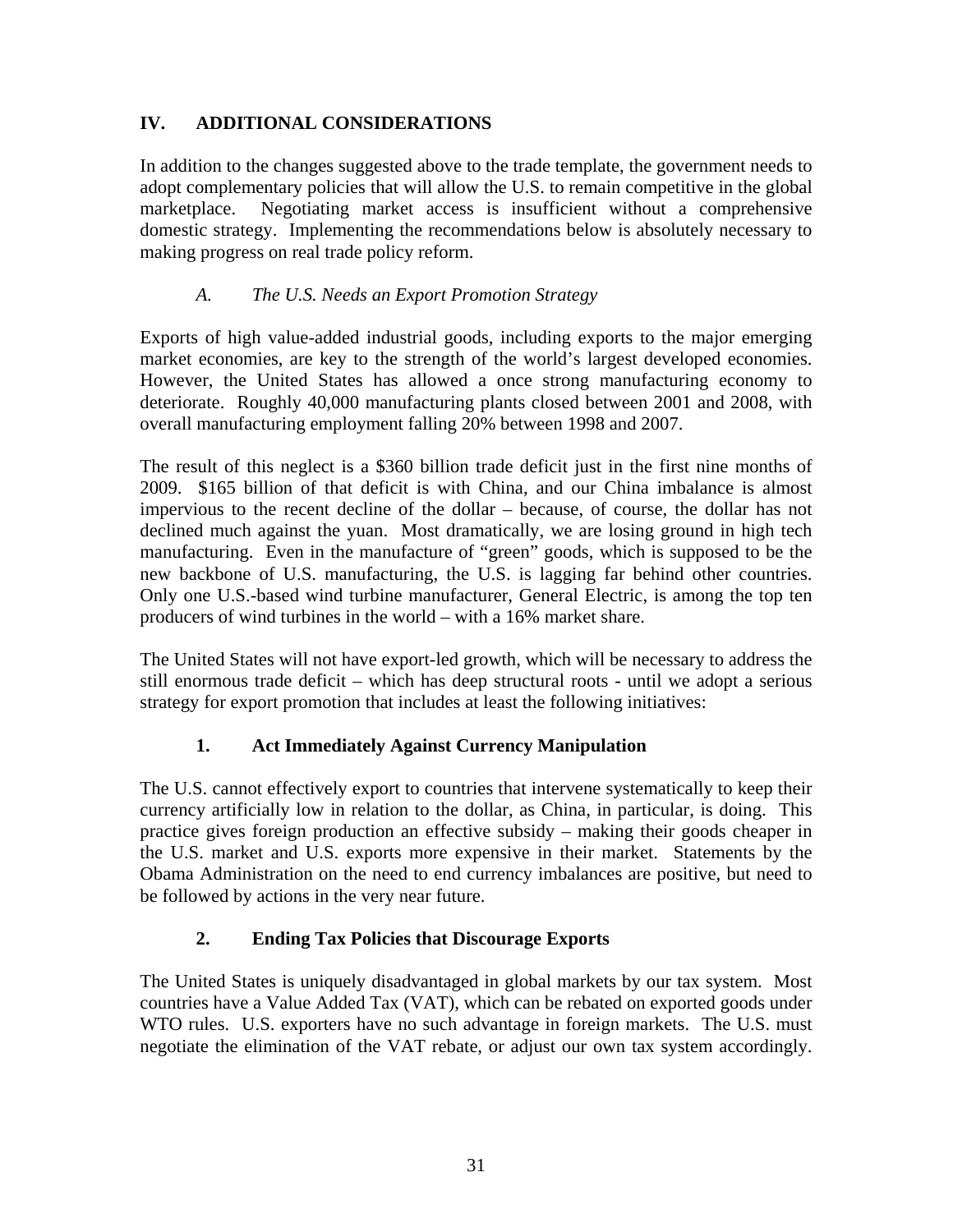### **3. Effective Enforcement of U.S. Trade Laws to Encourage Fair Trade Practices**

The United States must enforce its own trade laws more consistently and comprehensively. The Obama Administration has taken steps in the right direction, such as the recent Section 421 China Tire case. The relief granted in that case has already produced demonstrable results – U.S. workers are being rehired. Many other industries need similar relief from import surges and dumped and subsidized exports. Further, the United States must also aggressively promote compliance with core labor standards. This is important as a human rights and development issue. But systemic non-enforcement of labor laws also acts as a subsidy that substantially undercuts U.S. production in certain sectors. If necessary, the United States should pursue enforcement action under Sec. 301 to address labor repression when other avenues have clearly failed.

## **4. Invest in Research and Development**

The U.S. must invest in strategic research and development. Research and development grants and tax credits for commercialization should be required to result in domestic manufacturing employment for those investments.

## **5. Workforce Training and Development**

At the same time, the U.S. must also invest in its workers. Lifelong skills development, including for incumbent workers, is essential to keep U.S. workers engaged at their highest potential (see Section B below).

## **6. Press Ex-Im Bank and OPIC to Put a Premium on Domestic Job Promotion**

The Export-Import (Ex-Im) Bank and the Overseas Private Investment Corporation (OPIC) currently provide loan guarantees or credit for exports or foreign investment projects. Both institutions are charged by Congress to support the creation of U.S. jobs through enhanced exports. Ex-Im and OPIC policies could both be much better administered to support exports that are directly related to the creation and maintenance of domestic jobs.

## *B. Beyond Trade Adjustment Assistance*

Trade Adjustment Assistance has progressively improved over time, now covering more workers in more sectors - both manufacturing and service - who have been dislocated by trade. Additional resources have also been appropriated. And, under the Obama Administration, the chances that a meritorious claim for TAA benefits will actually get certified have greatly improved. Nevertheless, the AFL-CIO urges the USG to think about labor market policy in a comprehensive way that attempts not only to provide assistance (in the form of additional but insufficient extended unemployment benefits, medical insurance subsidies and retraining) to trade dislocated workers but rather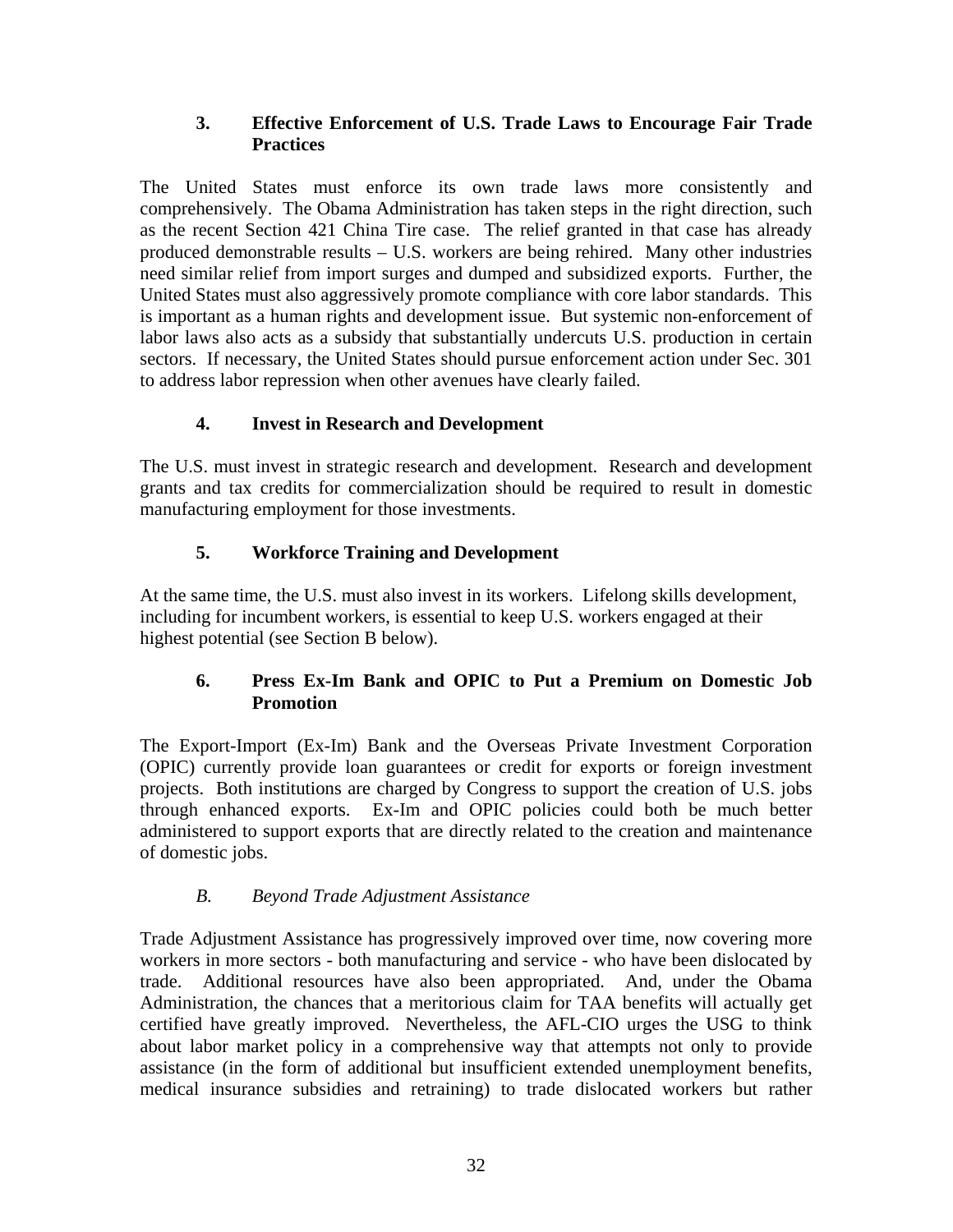provides to all workers lifelong education and skills training so that we develop and maintain a high-skilled competitive workforce. Workers who have jobs can improve their skill sets and make the firm more competitive; workers who lose their jobs for whatever reason are provided the tools necessary to re-enter the labor market in a position that best utilizes his or her skills.

As of 2009, the U.S. spent only 0.3 percent of its GDP, or roughly \$50 billion, on active labor market interventions annually. This pales in comparison to the policies of successful, high wage, globally integrated societies. Denmark, for example, invests 4.5 percent of GDP to ensure that it maintains a highly efficient, globally competitive, workforce. An equivalent amount of spending in the U.S. would total roughly \$600 billion. We are not suggesting a \$600 billion investment. Nor do we suggest that we could or should import wholesale Danish labor market policies. However, we should at least try to learn lessons on how this small country has succeeded in maintaining a dynamic economy which generates new high-skilled, high wage jobs and has prepared its workers adequately for those jobs.

In short, the U.S. must invest far more systematically in its workforce to ensure both greater competitiveness and equality. We cannot rely solely on industry to adequately educate and train workers for future opportunities - public investment in workforce development is needed to do this. Such investments would enhance market dynamism, reduce reluctance to change jobs and would create a more productive worker in the long term. Workforce development should also be lifelong, providing skills development to incumbent workers, not only those that have lost jobs due to trade, technology or other reasons. Contrast this approach with programs such as wage insurance, which emphasizes pushing older unemployed workers quickly into the workplace – temporarily subsidizing the difference between their likely new, lower salaries in jobs that do not match their skill sets. While it is important that capable workers do return to the workforce, every effort should be made to reintroduce these workers with the skills necessary to move both themselves and the economy forward.

Another characteristic of many high-wage, globally competitive countries is high union density. In these countries, unions are important social partners both at the bargaining table and in matters of national social and economic policy. In the U.S., workers who belong to unions earn 28 percent more than nonunion workers, are 52 percent more likely to have employer-provided health coverage and nearly three times more likely to have guaranteed pensions. Importantly, union workers are often also much better trained, innovative and efficient. That is why passage of the Employee Free Choice Act is critical to building a high skilled, high wage workforce in the U.S.

We also need to improve quality and standards in the service sector. Many necessary services are often performed by poorly trained, poorly paid workers. Such work should be professionalized, and workers given the training, respect and remuneration that comes with professional work. We as a nation deserve better than to treat essential services as low-skilled work to be performed by an expendable, low-skilled workforce.